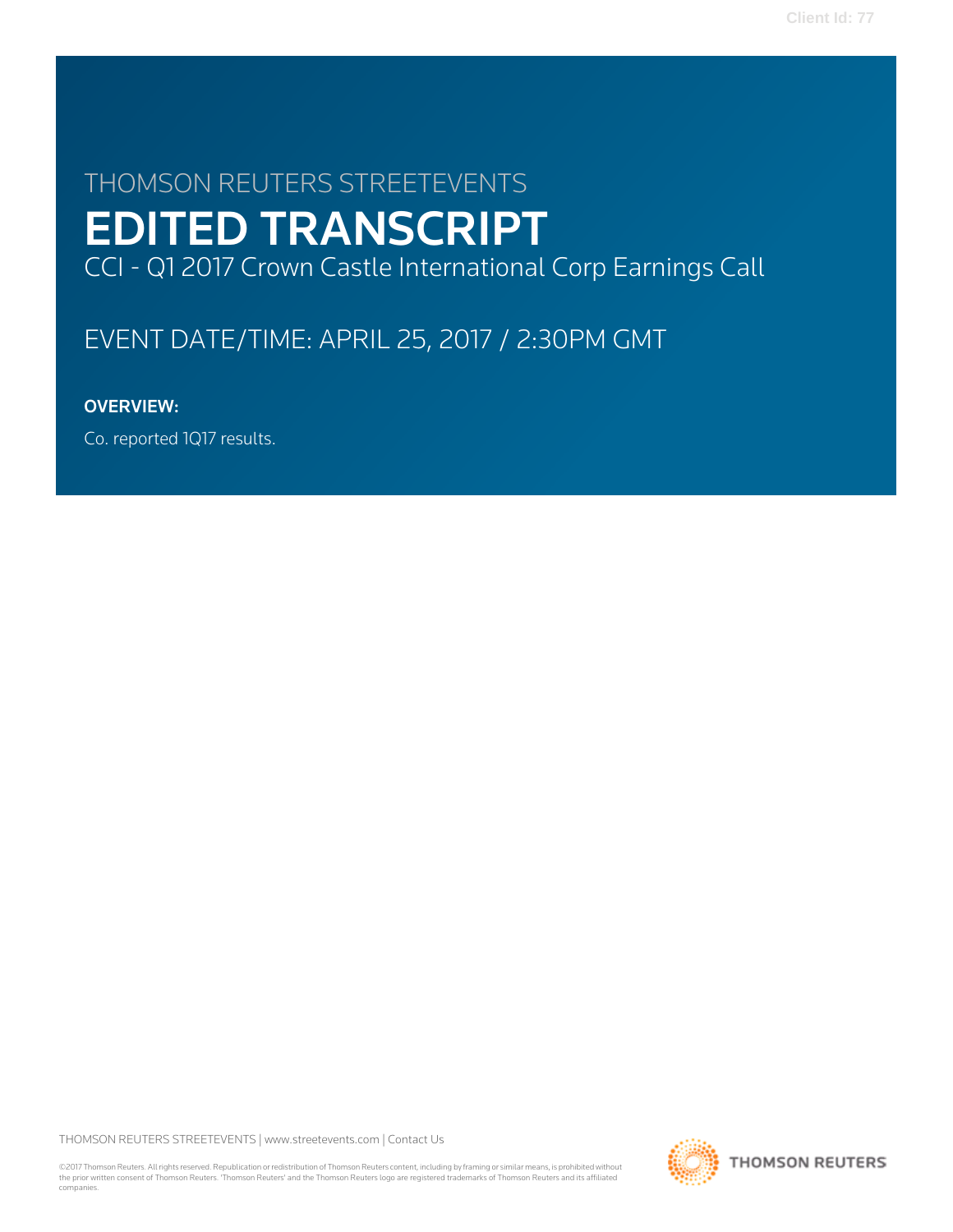#### **CORPORATE PARTICIPANTS**

**[Daniel K. Schlanger](#page-3-0)** Crown Castle International Corp. - CFO and SVP **[Jay A. Brown](#page-2-0)** Crown Castle International Corp. - CEO, President and Director **[Son Nguyen](#page-1-0)** Crown Castle International Corp. - VP of Corporate Finance

### **CONFERENCE CALL PARTICIPANTS**

**[Amir Rozwadowski](#page-9-0)** Barclays PLC, Research Division - Director and Senior Research Analyst **[Amy Yong](#page-15-0)** Macquarie Research - Analyst **[Batya Levi](#page-16-0)** UBS Investment Bank, Research Division - Executive Director and Research Analyst **[Brandon Nispel](#page-19-0) [Brett Feldman](#page-4-0)** Goldman Sachs Group Inc., Research Division - Equity Analyst **[Colby Alexander Synesael](#page-10-0)** Cowen and Company, LLC, Research Division - MD and Senior Research Analyst **[David William Barden](#page-6-0)** BofA Merrill Lynch, Research Division - MD **[Jonathan Atkin](#page-7-0)** RBC Capital Markets, LLC, Research Division - Analyst **[Matthew Niknam](#page-12-0)** Deutsche Bank AG, Research Division - Director **[Matthew Scott Heinz](#page-12-1)** Stifel, Nicolaus & Company, Incorporated, Research Division - VP and Senior Research Analyst **[Michael Rollins](#page-13-0)** Citigroup Inc, Research Division - MD and U.S. Telecoms Analyst **[Philip A. Cusick](#page-8-0)** JP Morgan Chase & Co, Research Division - MD and Senior Analyst **[Richard Hamilton Prentiss](#page-6-1)** Raymond James & Associates, Inc., Research Division - Head of Telecommunication Services Equity Research **[Robert Ari Gutman](#page-17-0)** Guggenheim Securities, LLC, Research Division - Senior Analyst **[Simon William Flannery](#page-5-0)** Morgan Stanley, Research Division - MD **[Spencer Kurn](#page-20-0)** New Street Research LLP - Research Analyst **[Sydney Marks](#page-21-0) [Timothy Kelly Horan](#page-14-0)** Oppenheimer & Co. Inc., Research Division - MD and Senior Analyst **[Walter Paul Piecyk](#page-18-0)** BTIG, LLC, Research Division - Co-Head of Research

### **PRESENTATION**

#### <span id="page-1-0"></span>**Operator**

Good day, and welcome to the Crown Castle First Quarter 2017 Earnings Call. Today's conference is being recorded. At this time, I would like to turn the conference over to Mr. Son Nguyen. Please go ahead, sir.

#### **Son Nguyen** - Crown Castle International Corp. - VP of Corporate Finance

Thank you, Ebony, and good morning, everyone. Thank you for joining us today as we review our first quarter 2017 results. With me on the call this morning are Jay Brown, Crown Castle's Chief Executive Officer; and Dan Schlanger, Crown Castle's Chief Financial Officer. To aid the discussion, we have put the supplemental materials in the Investors section of our website at crowncastle.com, which we will refer to throughout the call this morning.

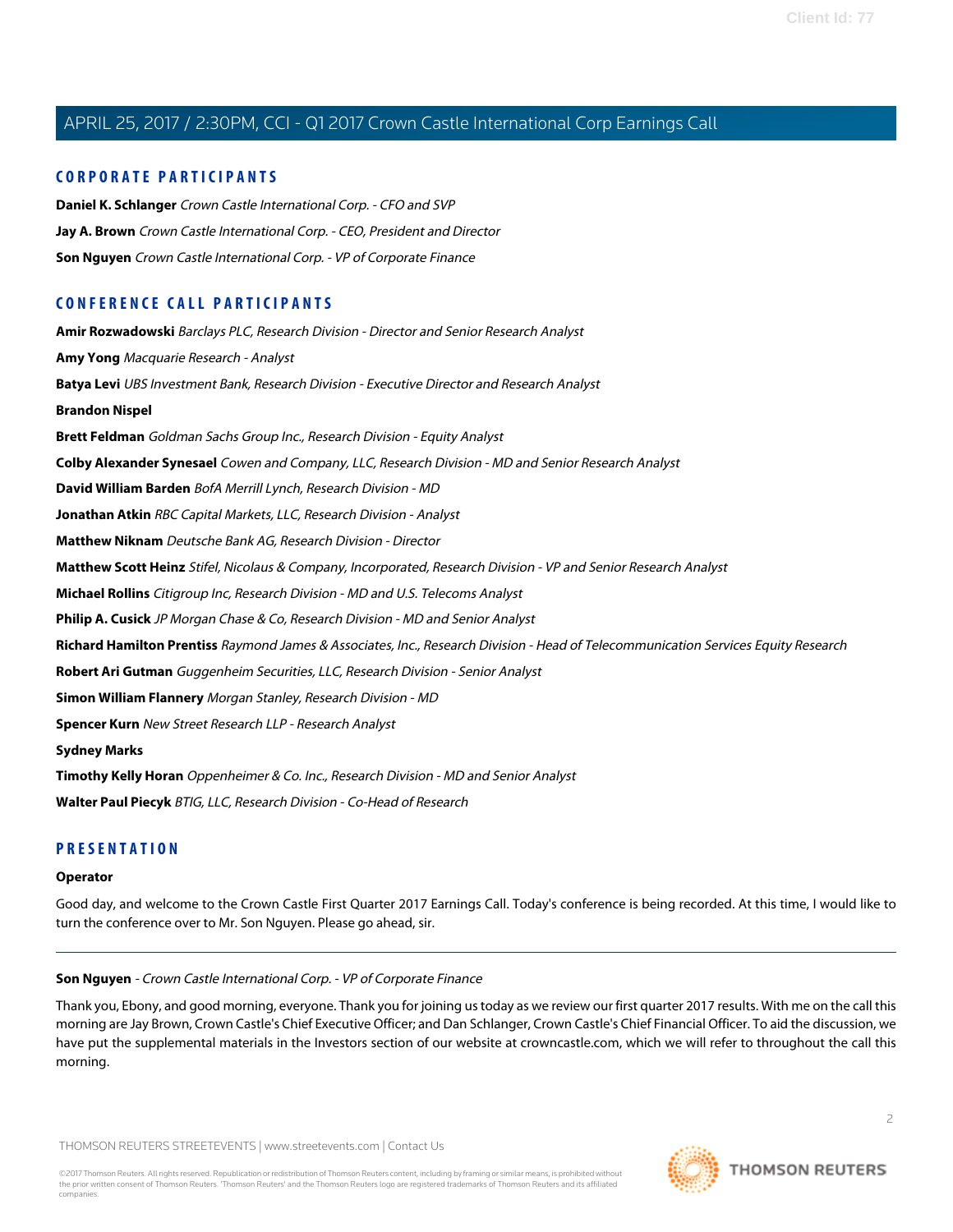This conference call will contain forward-looking statements, which are subject to certain risks, uncertainties and assumptions, and actual results may vary materially from those expected. Information about potential factors which could affect our results is available in the press release and the Risk Factors section of the company's SEC filings. Our statements are made as of today, April 25, 2017, and we assume no obligation to update any forward-looking statements.

In addition, today's call includes discussions of certain non-GAAP financial measures. Tables reconciling these non-GAAP financial measures are available in the supplemental information package in the Investors section of the company's website at crowncastle.com.

<span id="page-2-0"></span>With that, I will turn the call over to Jay.

### **Jay A. Brown** - Crown Castle International Corp. - CEO, President and Director

Thanks, Son, and thank you, everyone, for joining us this morning on the call. As you saw from our earnings release yesterday, we kicked off 2017 with a great first quarter as we exceeded the high end of our guidance across the board and again raised our full year outlook for 2017. Similar to past quarters, this quarter's strong performance is attributable to our continued focus on execution and disciplined capital allocation.

This morning, I'd like to highlight several positive data points supporting our strategy of increasing our long-term dividend per share by leasing our towers and fiber and allocating our capital to assets with expected high returns. With scale and capabilities across both Towers and Small Cells, we believe we are well placed to serve our customers by providing them with access to infrastructure they need to deploy and upgrade their network to meet the growing demand for wireless services.

On the Tower front, over the last several years, we have seen a fairly consistent and healthy leasing environment across our portfolio of 40,000 towers. Exiting the first quarter, we are seeing early signs of increasing activity as the pace of new leases and amendments of existing leases on our towers is above the level at the same time -- at this same time last year. Recent developments like the award of the FirstNet contract and the completion of the 600 megahertz spectrum auction give us confidence that there continues to be an extended runway of growth for Towers as towers remain the first option in network deployment, providing the most cost-efficient way to increase both coverage and capacity.

Turning to Small Cells. We are seeing a significant increase in activity from our carrier customers as they utilize small cells to augment and further densify their macro networks and deploy spectrum closer to their customers. Our Small Cell pipeline currently stands at record levels, with contracts to deliver nearly 25,000 nodes over the next 18 to 24 months, which, when completed, will nearly double our existing small cell nodes on-air. Our contracted pipeline is a testament to our customers' confidence in our ability to assist in the deployment of their wireless networks and speaks volumes about the quality of our metro fiber footprint and our industry-leading real estate, network engineering and node construction capabilities.

To execute on this growing pipeline and to position us for the next leg of growth in Small Cells, we are making additional investments to further scale our organization to be in position to deliver approximately 10,000 small cell nodes per year. In addition to investing in capabilities over the past 2 years, we have made several acquisitions in support of our Small Cell strategy based on our view that there are substantial small cell opportunities in the top metro markets in the U.S. These acquisitions include Sunesys, with its impressive footprint in Philadelphia and Southern California; FiberNet, which includes an extensive network in Miami and Houston; and our recent announcement of our proposed acquisition of Wilcon, which has a similarly extensive footprint in Southern California. What really excites us about Wilcon is that it will give us additional fiber assets in our most active and fastest-growing market for small cells, with Southern California representing nearly 1/4 of our current pipeline.

As you can see on Slide 4, Wilcon's footprint complements our existing assets in L.A. and provides us with opportunities to leverage that footprint in the near term to execute for our customers and save both us and our customers time and money.

Taking a step back, the Wilcon assets represent a microcosm of our larger fiber footprint. Our attractive, dense metro fiber footprint of over 29,000 route miles pro forma for the Wilcon acquisition is located in the top U.S. markets, where we believe there will be sustained and significant small cell demand. This footprint also generally consists of recently built assets, with only a fraction of our current fiber assets currently supporting small cells and even then at node densities that we believe will prove to be low as our customers rely more and more on small cells to expand their networks.

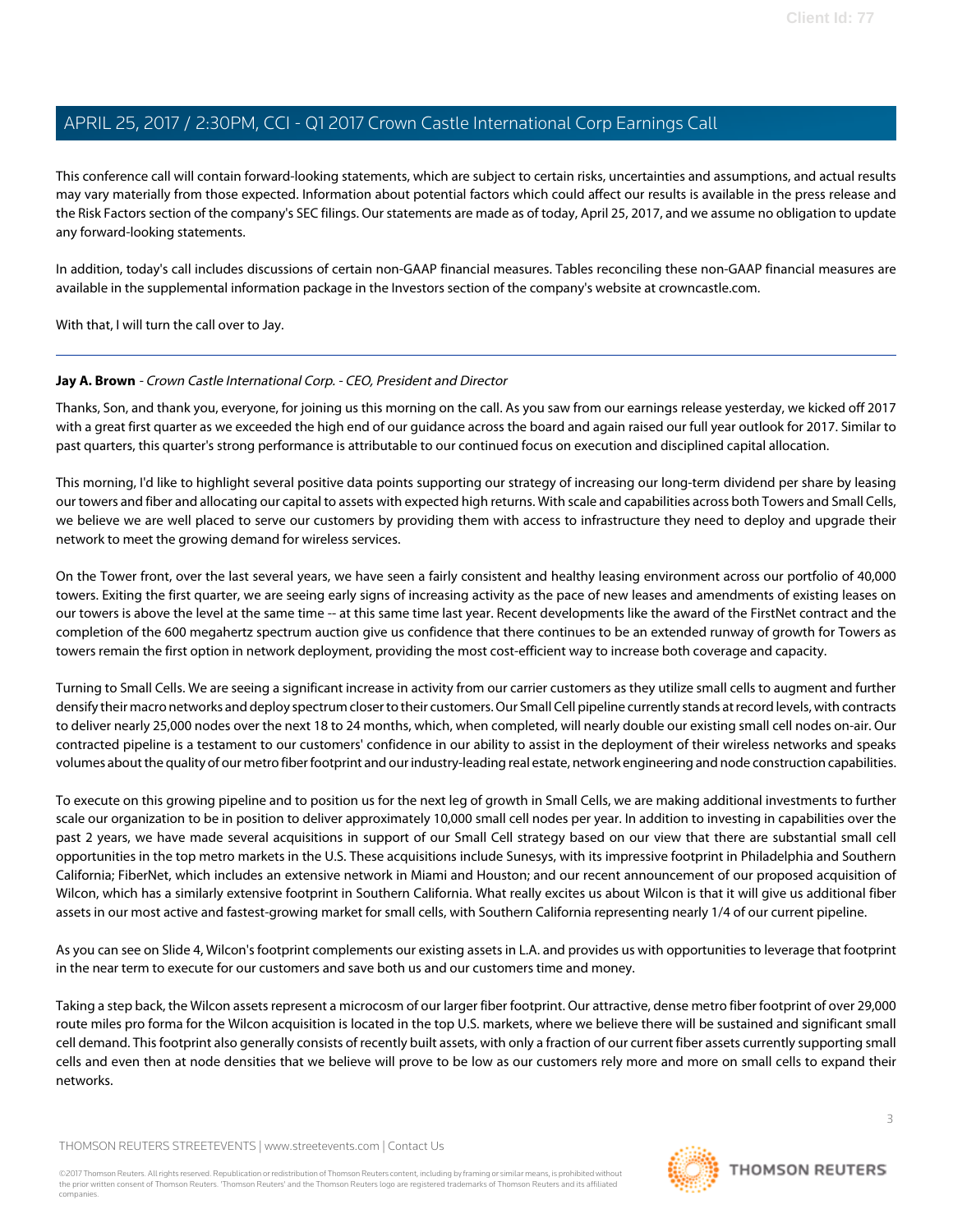As a result and similar to the early days of Towers, we are seeing significant opportunities to drive meaningful return on our fiber assets as we co-locate additional Small Cell tenants. With what we have seen thus far in our Small Cell business and the opportunities we anticipate coming towards us as evidenced by our pipeline, we believe Small Cells is a business that can rival Towers in terms of both size and returns over time. We are also very encouraged that the unit economics that originally excited us about Small Cells have held as the opportunity has significantly expanded. We are in a unique position where we believe we can deliver sustained growth on our existing assets and, because of the significant wireless carrier network investments needed to support growing demand, still have meaningful opportunities to deploy capital and invest in our business to extend and enhance our growth trajectory. As we make these investments and execute on our strategy, we remain focused on creating value for our shareholders and driving long-term growth in dividends per share.

<span id="page-3-0"></span>And with that, I'll turn the call over to Dan.

#### **Daniel K. Schlanger** - Crown Castle International Corp. - CFO and SVP

Thanks, Jay, and good morning, everyone. As Jay mentioned, we got off to a great start in 2017 with another quarter of results that exceeded the high end of our prior guidance for site rental revenues, site rental gross margin, adjusted EBITDA and AFFO. Driven by the strong results from the first quarter and healthy leasing activity across both Towers and Small Cells, we are increasing our full year 2017 outlook at the midpoint for site rental revenues, adjusted EBITDA and AFFO. I'll get back to our updated guidance a little later in the call.

Turning to first quarter 2017 results. As shown on Slide 5, site rental revenues grew approximately 7% or \$58 million as compared to the same period in 2016, inclusive of approximately 4% growth derived from organic contribution to site rental revenues. The \$34 million or 4% growth from organic contribution to site rental revenues consists of approximately 8% growth from new leasing activity and contracted tenant escalations, net of approximately 4% from tenant nonrenewals.

Moving on to investment activities for the quarter. We closed on our \$1.5 billion acquisition of FiberNet and invested an additional \$262 million in capital expenditures, including \$225 million of revenue-generating capital expenditures across Towers and Small Cells that we believe will generate compelling returns and deliver long-term growth in dividends per share.

Also, as Jay mentioned, last week, we announced a definitive agreement to acquire Wilcon for \$600 million. We expect the acquisition to close in the third quarter of 2017 and intend to finance the transaction in a manner consistent with maintaining our current investment-grade credit metrics. Additionally, we returned significant capital to our shareholders during the first quarter, with our quarterly common stock dividend totaling \$348 million or \$0.95 per share, representing growth of 7% on a per-share basis as compared to the same period a year ago. We continue to believe that providing a portion of shareholder returns in the form of a dividend aligns well with our business, which is characterized by high-quality, long-term recurring cash flows.

Moving on to financing activities during the quarter. We took additional steps to proactively manage the balance sheet by extending our debt maturity profile and increasing our financial flexibility, all while maintaining our weighted average borrowing costs. Specifically, we raised \$500 million of additional term loans, with proceeds to be used to repay outstanding borrowings under the revolver, we extended the maturity of our credit facilities by 1 year, with maturities now in 2022, and we accessed the investment-grade bond market, raising \$500 million in 10-year notes with a 4% coupon. We also used these proceeds to prepay outstanding borrowings under the revolver.

Following these financing activities, the balance sheet remains in great shape, with no meaningful maturities prior to 2020, a weighted average maturity of approximately 6 years, a 4% average borrowing rate and approximately \$2.2 billion of undrawn availability under the revolver. Our focus on maintaining a strong balance sheet positions us well to continue to invest in our business while providing the flexibility to pursue attractive acquisitions.

Turning now to Slide 6. We are increasing our full year 2017 outlook at the midpoint for site rental revenues, adjusted EBITDA and AFFO by \$5 million, \$14 million and \$4 million, respectively. The improved outlook for 2017 reflects an increase in tower leasing activity from \$90 million at the midpoint of our prior guidance to \$95 million currently, an increase in expected network services gross margin as we are seeing a return to the level of market share we experienced in 2016, and our expectations for continued healthy leasing activity across our portfolio of towers and small

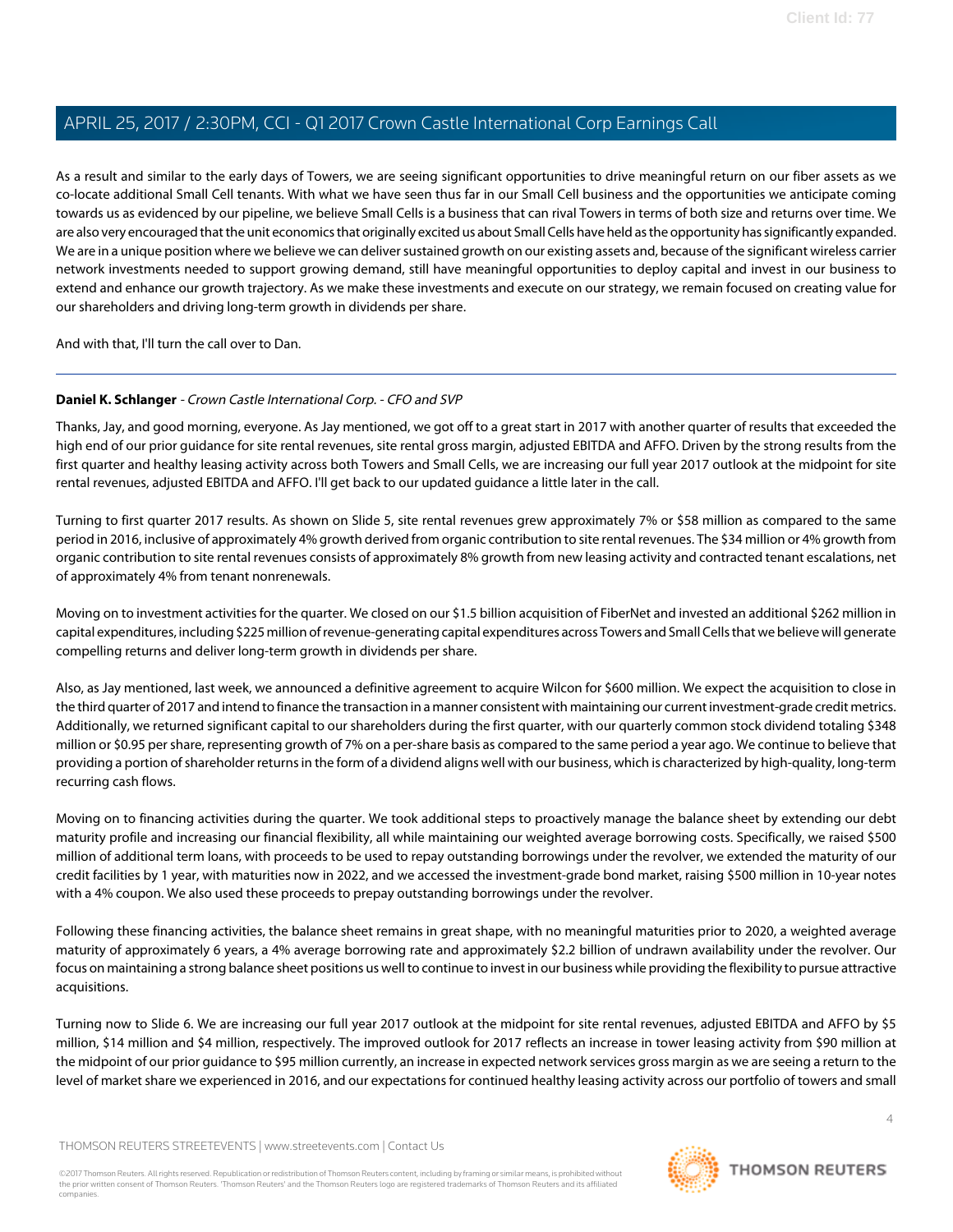cells. This is partially offset by higher anticipated costs associated with investments we are making to capitalize on the increasing Small Cell activity Jay discussed earlier.

Compared to our previous outlook, our updated guidance for full year 2017 reflects increases to expenses of approximately \$10 million and to sustaining capital expenditures of approximately \$5 million. Given the long cycle time required to bring nodes on-air, the anticipated revenue benefits associated with our record small cell pipeline are expected to come in the second half of 2018 and beyond. Importantly, we believe we will generate yields of approximately 10% on the build-out of this pipeline. This 10% is a blend of approximately 70% anchor builds that expand our footprint and generate yields of 6% to 7% and 30% co-location opportunities that generate yields in the high teens by leveraging our existing fiber infrastructure. We're excited by this increase in our Small Cell business and the yields that we're achieving in the near term, and we believe these investments will position us to generate attractive incremental cash flows and returns in the future.

Continuing on, our current full year outlook does not include the expected contribution from Wilcon of approximately \$40 million in gross margin and \$10 million in G&A in the first 12 months of ownership nor does it include the impact from the expected financing of the acquisition.

To wrap up, we remain enthusiastic about the opportunity that lies ahead for Crown Castle. We have positioned the company to capitalize on the long-term growth trends and mobile data consumption with our leading portfolio of critical wireless infrastructure assets that includes 40,000 towers and more than 29,000 miles of fiber supporting small cells pro forma for the pending Wilcon acquisition. We believe the combination of our portfolio of assets and our proven expertise in delivering for our carrier customers at scale creates a compelling opportunity for Crown Castle to continue to provide value to our customers while generating long-term total returns for our shareholders from a combination of steady growth and attractive dividends.

With that, Ebony, I'd like to open the call to questions.

### **QUESTIONS AND ANSWERS**

#### <span id="page-4-0"></span>**Operator**

(Operator Instructions) And we will take our first question from Brett Feldman with Goldman Sachs.

#### **Brett Feldman** - Goldman Sachs Group Inc., Research Division - Equity Analyst

In the past, you've given us some good color talking about how the early lease-up you're seeing on Small Cells is actually kind of in line with what you saw in Towers back when Towers was an emerging model. The other side of the equation that investors like to focus on a lot is the costs associated with scaling Small Cells, and obviously, you're folding some additional costs into your outlook right now to support that growth. Is there any story you can tell about how the investment levels you're making in the Small Cell business may be similar or different to what you were doing, I guess, a while ago as you were building up your Tower footprint? I guess we're just trying to think about the pace at which you're going to see more operating leverage emerge in Small Cells and to what extent it may correlate with what we historically saw in the Tower space.

#### **Jay A. Brown** - Crown Castle International Corp. - CEO, President and Director

Yes, Brett, happy to do that. I think the important point to note here is that the all-in returns of Small Cells are higher than what we originally saw when we were investing in Towers and building towers, and that would be all-inclusive in both the operating costs and capital costs. So that's a component of it. The second component of it is that from a co-location standpoint, we're seeing the lease-up on these assets occur faster than what we originally saw when we built towers back in the early -- in the late 1990s and then early 2000s as we were developing the Tower portfolio. The lease-up is a bit faster, and the total returns are a bit higher. And I think as you heard us speak about, the pipeline that we're looking at, there was a significant stair-step increase in the amount of activity that we saw during the first quarter of this year, which is why we're ramping up on the operating side our abilities to scale for that. So we've talked historically about our level of G&A and staffing was around our ability to deliver

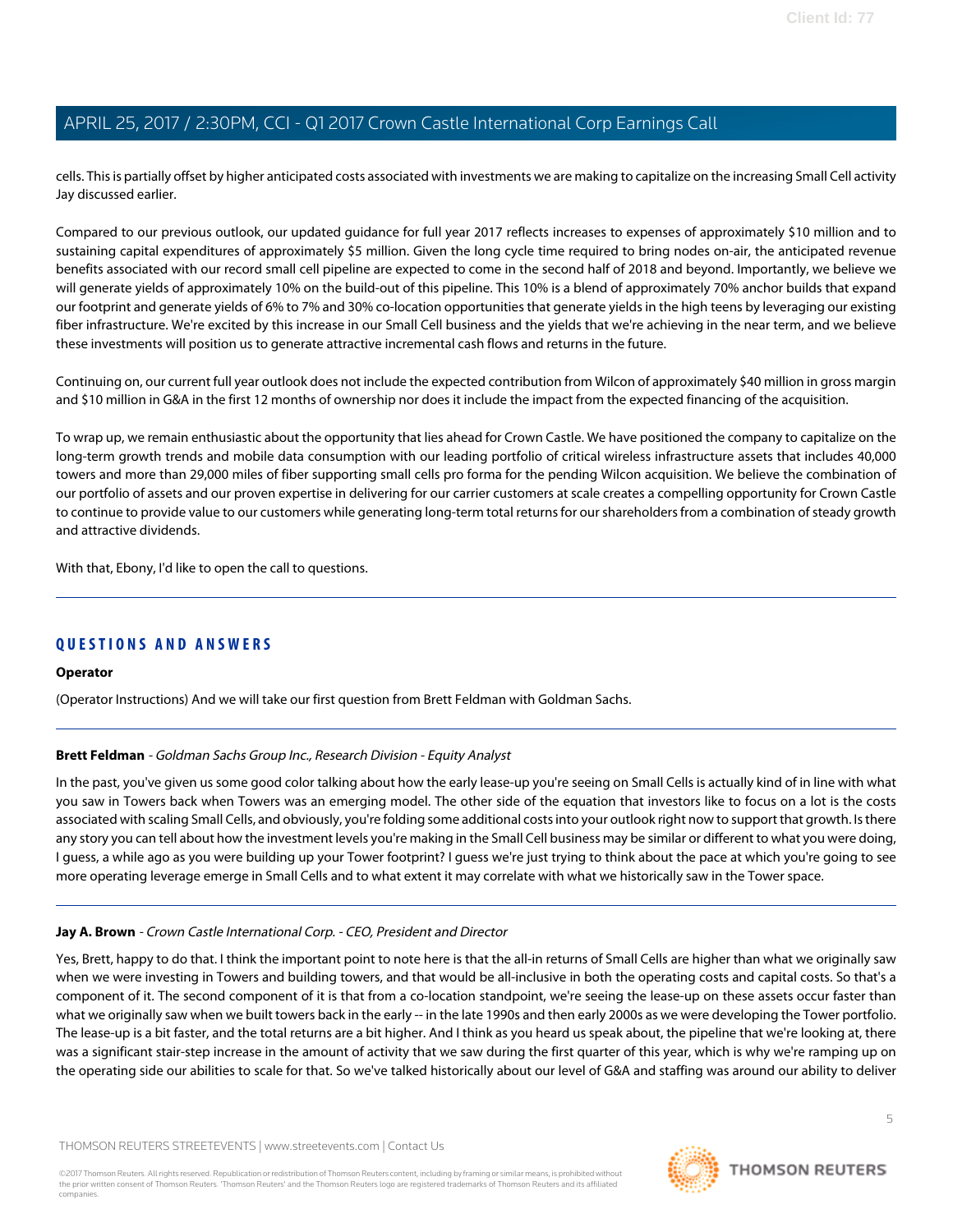somewhere in the neighborhood of 6,000 to 7,000 nodes on an annual basis. And then this stair-step increase that we received over the first quarter means we really need to be developing about 10,000 a year. So we're scaling the business in order to be able to meet the demand that we're seeing.

#### **Brett Feldman** - Goldman Sachs Group Inc., Research Division - Equity Analyst

Great. And just a quick follow-up question. I think Dan alluded to this, but it sounds like your anchor tenants are still paying you initial rents that work out to the targeted 6% or 7% yield. Is that correct?

#### **Jay A. Brown** - Crown Castle International Corp. - CEO, President and Director

That's correct. And then the co-location activity continues to be where we expected. So on a blended basis, as we talked about on the pipeline, the 25,000 nodes that we have contracted, the mix there is about 30% co-location and about 70% anchors. And the returns and yields that we've spoken of in the past, those have held as the business has grown.

#### **Operator**

<span id="page-5-0"></span>And we will take our next question from Simon Flannery with Morgan Stanley.

#### **Simon William Flannery** - Morgan Stanley, Research Division - MD

I think, Jay, you talked about being encouraged by some of the activity you're seeing on the tower leasing so far this year versus '16. Can you just talk about just the overall environment here since we've seen unlimited pervasive throughout the industry and traffic growth accelerating? Have you seen a material change in behavior? Or is that what you're referencing with the Small Cells? And how should we think about getting to MLAs on 600 megahertz on FirstNet? Is that something by next quarter, perhaps, you'll have agreements for deployment on that? And any impact to '17? Or is that really more 2018?

#### **Jay A. Brown** - Crown Castle International Corp. - CEO, President and Director

Yes. On the first question around tower leasing in the first quarter, as you saw from the numbers, we raised our outlook for tower leasing based on what we saw during the first quarter. Some of that is, frankly, just normal activity, and we really haven't gotten to what we believe we'll receive from FirstNet in 600 megahertz. That's not in our outlook. In all likelihood, based on the timing, I think the impact of that is likely to be a 2018 event rather than a 2017 event. So most of the activity that we're -- or all of the activity that we're referencing in the guide for '17 would just be related to the activity we've seen thus far. Certainly, historically, the plans that are offered to customers by the wireless carriers that drive increased usage for data result in additional capital investments to improve and densify the networks, and we're the beneficiaries of that investment. So the trend line of increased usage and unlimited data plans is a good thing for our business and generally results in additional revenue growth. So maybe we saw a little bit of the early signs of that in the first quarter. And then to your second question, the opportunity there is more longer term. As to how ultimately we'll structure those agreements, in the past, we've taken various approaches to assist the carriers on speed and use. In some cases, as you referenced, we've taken an MLA approach, where they've committed to a certain level of activity upfront. In other cases, we've just done it on a -- as they touch the assets, then we see the step-up in revenue. And we're open to both approaches. Both have proven over time to be valuable ways to contract with the customers. And based on their desire and willingness to go one way or another, we're open to both approaches.

#### **Operator**

And we'll take our next question from David Barden with Bank of America.

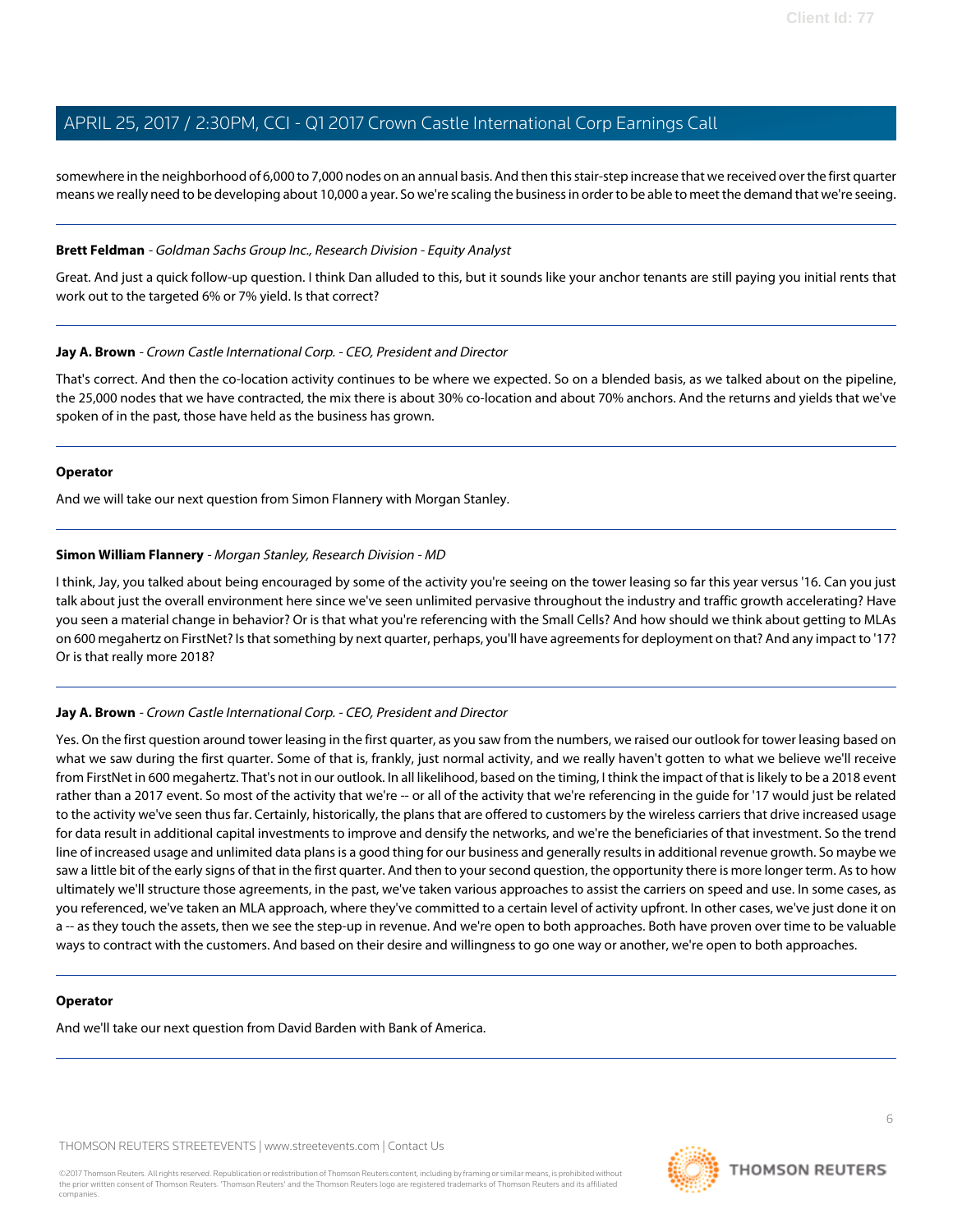#### <span id="page-6-0"></span>**David William Barden** - BofA Merrill Lynch, Research Division - MD

I guess first one would be, Dan, I think you've mentioned that the bulk of the revenue opportunity for the backlog of Small Cells, which you said was 25,000, was going to be in the second half of '18. I guess 2 questions around that. One would be, what's the total revenue backlog, if you could put a number around that? And then second, kind of what is the activity that happens between now and 2018 that moves the Small Cell revenue needle if it's not that backlog? And then on the second question, if I could, Jay, could you kind of elaborate a little bit as to the level of firmness that you've reached with your negotiations with AT&T on the FirstNet deployment and how you kind of envision that flowing through the income statement? Is that just going through, say, the Tower revenue line? Or is it a commingling of Small Cell and Tower opportunities or other things? Could you kind of talk about how that negotiation process is coming along?

#### **Daniel K. Schlanger** - Crown Castle International Corp. - CFO and SVP

Yes. Thanks, Dave. I'll take the first couple, and I'll toss it over to Jay for the last one. You mentioned just trying to size the opportunity in the Small Cells. We talked about the yields that we think we're going to get of being around 10%. We think the capital that's going to be required is around \$1.2 billion or so. And so what we're looking at is, on a run rate basis, when it's all installed and all on-air, which, like we said, is late 2018 to early 2019, is around \$120 million, give or take. Those aren't going to be exact, but they'll be ballpark numbers. And what's going to move the needle between now and then is -- as Jay talked about, this was a stair-step move in the first quarter. So we had a backlog before, but we added a bunch in the first quarter. It's the backlog that we had before that we will execute on that will allow us to grow between now and the end of '18. But we won't see the bulk of this really big stair-step until the end of '18, early '19 given the timing and pace because that's the way that the contracts came in.

#### **Jay A. Brown** - Crown Castle International Corp. - CEO, President and Director

On your second question, I don't want to get into specific negotiations with any of our customers on a call, but the big picture, maybe it's helpful to talk a little bit about the time line around FirstNet. FirstNet has a responsibility to submit to each of the states by September 30 of this year their plan for build-out, and then the states have the opportunity to opt in or opt out of that plan by the end of this year, so 12/31 of '17. And any of the states that opt out of the FirstNet federal approach have about 6 months to lay out what their plan is for deployment. So I think in terms of timing and when we'll have more clarity, my guess is as we get into the first quarter of '18, we'll probably start to have some clarity as to what states are going to be in the FirstNet approach and which states will opt out and go down the path of doing it by themselves. I think at that point, then we'll start to have some view of where ultimately the revenue opportunity is. Obviously, the time lines from the public disclosures, as required by those license, it's a significantly -- a significant build-out that happens on a relatively close time line. Geographic coverage is somewhere in the neighborhood of about 20% over the first 12 months, and it has to be that 60% geographic coverage after 24 months. So there's a significant build coming, and the form that it takes and what ultimately the impact to us is going to be, I think we've got to just wait and see as, over the next few months here, we start to have some clarity around who's going to ultimately build the system.

#### <span id="page-6-1"></span>**Operator**

And we'll take our next question from Ric Prentiss with Raymond James.

**Richard Hamilton Prentiss** - Raymond James & Associates, Inc., Research Division - Head of Telecommunication Services Equity Research

A couple of questions, guys. Appreciate the color on the Small Cell backlog. Dan, you mentioned the CapEx might be \$1.2 billion. Can you help us understand kind of the time frame that might take to hit the CapEx line? And then a second question, on the \$10 million employee cost, you mentioned that that's for installation and production. Any way to capitalize that instead of expensing it? Or what are the -- what is that employee base doing? Is it sales? Is it maintenance? Or is truly building?

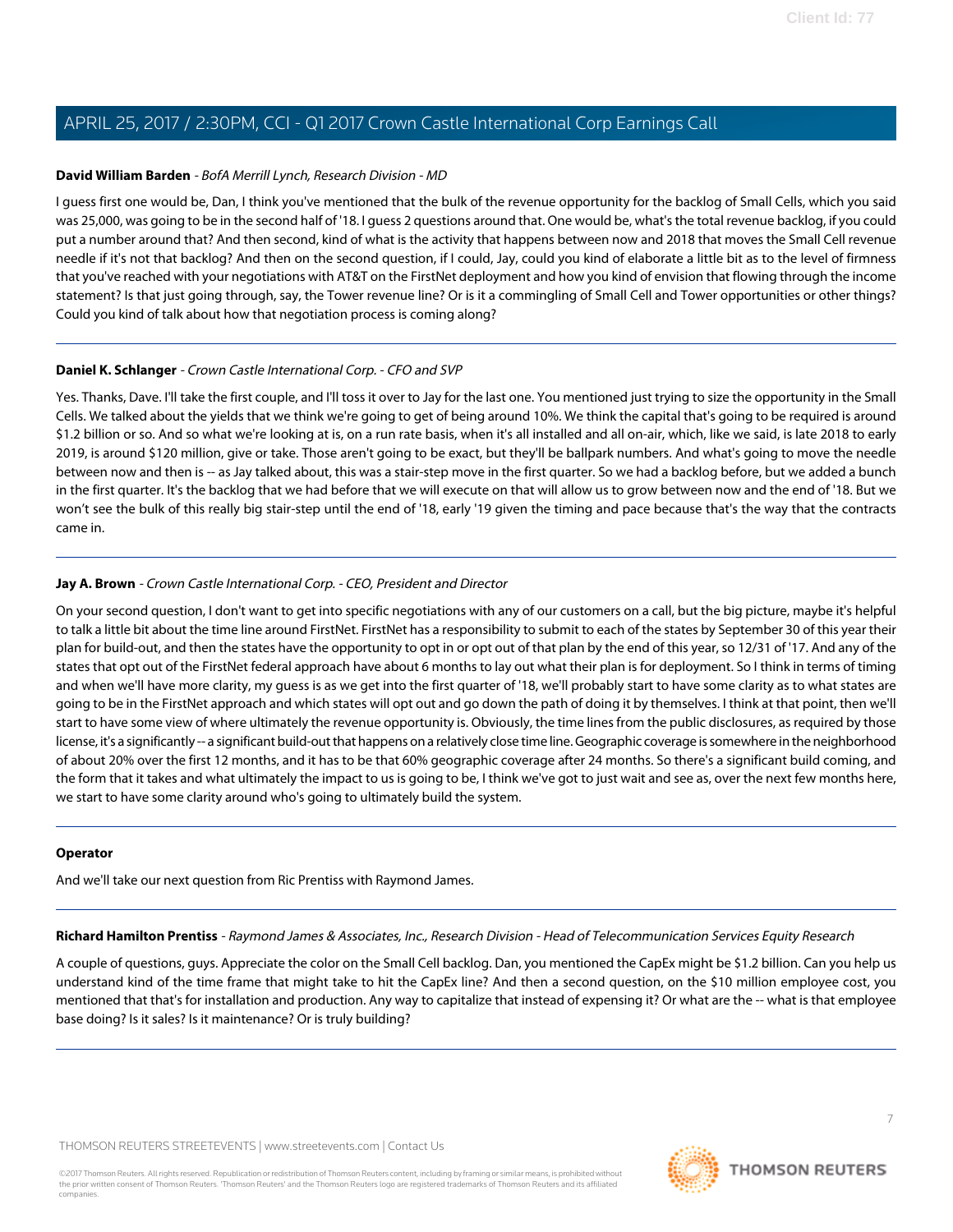#### **Daniel K. Schlanger** - Crown Castle International Corp. - CFO and SVP

Yes, thanks, Ric. So the timing of the capital spend will likely follow just a little earlier than the timing of the revenue, but we can't give you an exact number on that. It will roll out over the next, call it, 18 months or so. But as we talked about, there was a pretty big stair-step in the last quarter, so this will be a little bit back-end-loaded from that. In terms of the \$10 million, that \$10 million is the expectation of what is expensed and not capitalized. So we will capitalize a lot of the labor that will go into the projects. This will be more the management level that we tend not to be able to capitalize in addition to any time that isn't directly related to projects.

#### **Richard Hamilton Prentiss** - Raymond James & Associates, Inc., Research Division - Head of Telecommunication Services Equity Research

Okay. And then not anything specific on FirstNet or the broadcast spectrum, but what type of equipment are you hearing being discussed? Because obviously, both are low-band frequencies, might be big antennas. So we're trying to frame it or size it for people who are trying to figure out does it look like this will be co-location, will it be amendment activity. But what's the early thoughts on what might be involved with the low-band FirstNet and broadcast spectrum?

#### **Jay A. Brown** - Crown Castle International Corp. - CEO, President and Director

Ric, it's still probably too early to know exactly what that's going to look like. I walked through the FirstNet time line. Obviously, the 600 megahertz auction has just been completed, so it's really too early to be that specific. Historically, if you go back and look what has happened over a long period of time through multiple different spectrum auctions and deployments of networks, the first wave of activity tends to be amendments on existing sites. And as additional spectrum bands are deployed by carriers who already have existing infrastructure, we see them such a significant portion of their existing network and overlay that, and that brings about meaningful amendment activity. And then the second phase comes back to densification and adding additional sites. We think we'll see that on both the tower and the small cell side as they increase the density of their network and deploy that spectrum. So it's obviously a positive for us, but the ultimate what's the value per site, we'll have to get a little further down the road to know what the impact there is going to be.

#### <span id="page-7-0"></span>**Operator**

And we will take our next question from Jonathan Atkin with RBC Capital Markets.

#### **Jonathan Atkin** - RBC Capital Markets, LLC, Research Division - Analyst

So I had a couple of questions. I wondered if you can comment on the growth that you have seen on the legacy T-Mobile assets versus, say, the legacy AT&T assets as well as just the legacy Crown assets. And then my question on fiber relates to Wilcon and looking at kind of the Southern California fiber market and the number of players there. Sunesys is obviously quite a big company that you bought, as is Wilcon. And how does the state regulator look at those sorts of topics around fiber footprint when it comes to approving the deal?

#### **Jay A. Brown** - Crown Castle International Corp. - CEO, President and Director

Do you want to take the first one?

#### **Daniel K. Schlanger** - Crown Castle International Corp. - CFO and SVP

Yes. On the leasing on the T-Mobile assets, I think what we said across all the portfolio of assets, the leasing is generally consistent. And we've seen the leasing to take form in exactly what we would have expected at this point. So it's still adding about 1 tenant every 10 years on all of those portfolios of assets. We don't see a whole -- a lot of differentiation between them. They're all performing as well as we would have expected.

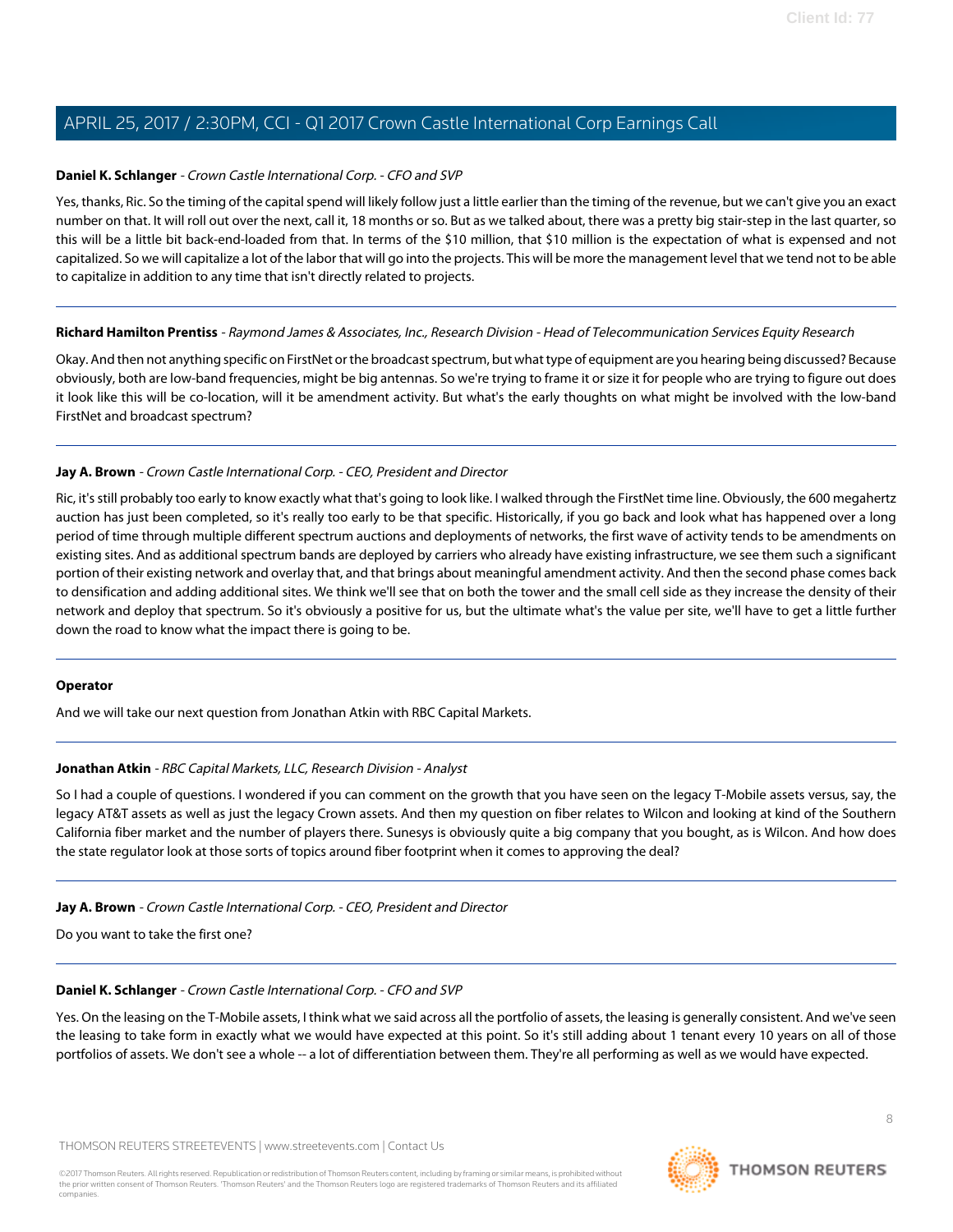#### **Jay A. Brown** - Crown Castle International Corp. - CEO, President and Director

On the second question, the time line, as we talked about, for a regulatory approval is -- we think that will happen sometime during the third quarter of this year, so we would expect to close on Wilcon during the third quarter. As you can see from the map that we provided in both the supplemental when we announced the transaction as well as the provided slides this morning, you can see that the portfolios are really complementary. So there's very little to no overlap of the fiber there in L.A. And we believe that the opportunity there for us is significant as we continue to deploy wireless. And I think we've been really specific over a long period of time, as we've looked at these acquisitions, around what makes this fiber attractive to us. There are obviously a number of fiber providers in the L.A. market that have differing business models than our intention and strategy is in that market. And what's interesting to us in both the Sunesys and the Wilcon acquisition is the location of that fiber that we believe ultimately will be valuable for the deployment of wireless networks. As I mentioned in my comments, most of this fiber is relatively recently built and has a relatively low amount of revenue per fiber mile. And the real opportunity here is to use it in ways and provision it in ways that hasn't been done thus far on the deployment of small cells on the wireless network side. And so we're pretty excited about the opportunity. We think the regulatory approach is pretty straightforward and think it gets wrapped up sometime during the third quarter.

#### **Operator**

<span id="page-8-0"></span>And we will take our next question from Phil Cusick with JPMorgan.

#### **Philip A. Cusick** - JP Morgan Chase & Co, Research Division - MD and Senior Analyst

It certainly doesn't seem like there's any dearth of opportunity in Small Cell despite some carriers starting to do more of their own work. Is this a significant broadening of the customer base? And what's the RFP pipeline look like? Does it imply a further acceleration from even what's already been signed?

#### **Jay A. Brown** - Crown Castle International Corp. - CEO, President and Director

Thanks for the question, Phil. There's 2 things that I think are highlights for what we're talking about this morning. One of the highlights is the pure scaling of the opportunity here. As we've talked about, this is a stair-step. It's a double from everything that we've done life-to-date, so the amount and scale of this opportunity is significantly greater than anything we've seen in the past. And I think it supports our view that ultimately, Small Cells have the potential to be as big as Towers are. So I think that's important from a scaling standpoint, and it does -- it is a reflection of the broadening of the activity across multiple carriers. The other important point to make this morning, which I think is then an area where people -to the extent they've been skeptical about small cells, the skepticism has been around whether or not there are truly co-location opportunities from the deployment of small cells. And as we look at that pipeline today of about 25,000 nodes, as Dan mentioned in his comments, about 30% of those are co-location, which means that in the pipeline today, there's as many co-location opportunities on the existing fiber footprint as we're doing in total on an annual basis currently. So the model is proving out both in terms of co-location and expansion of the returns as well as the scaling of the opportunity. And my view is those are 2 very good signs that we're on the right track from a strategy standpoint. And in terms of does it continue, we believe so. I mean, I continue to believe this business has the opportunity to be the same size as our existing Tower business. Thus far, with almost entirely all of the activity has been focused on the top 10 markets in the U.S., top 10 to top 20 markets in the U.S. that's driving the vast majority of the nodes to date as well as the nodes in the contracted pipeline, then we believe that the opportunity is going to expand well beyond the top 10 markets in the U.S. and so believe there's a lot of opportunity here for growth in both revenues but, more importantly, growth in returns over time as capital is invested in fiber ahead of the deployment of small cell.

#### **Daniel K. Schlanger** - Crown Castle International Corp. - CFO and SVP

And then in the meantime -- sorry, just to jump in, so in the meantime, Jay mentioned this earlier and so did I, is that the returns that we're seeing on these assets as we put them out are exactly what we've seen over time. So we haven't seen any deterioration even with a significant expansion of the market, so we're seeing anchor builds at 6% to 7% still. And the overall of this huge pipeline being at 10% just speaks well to the location of

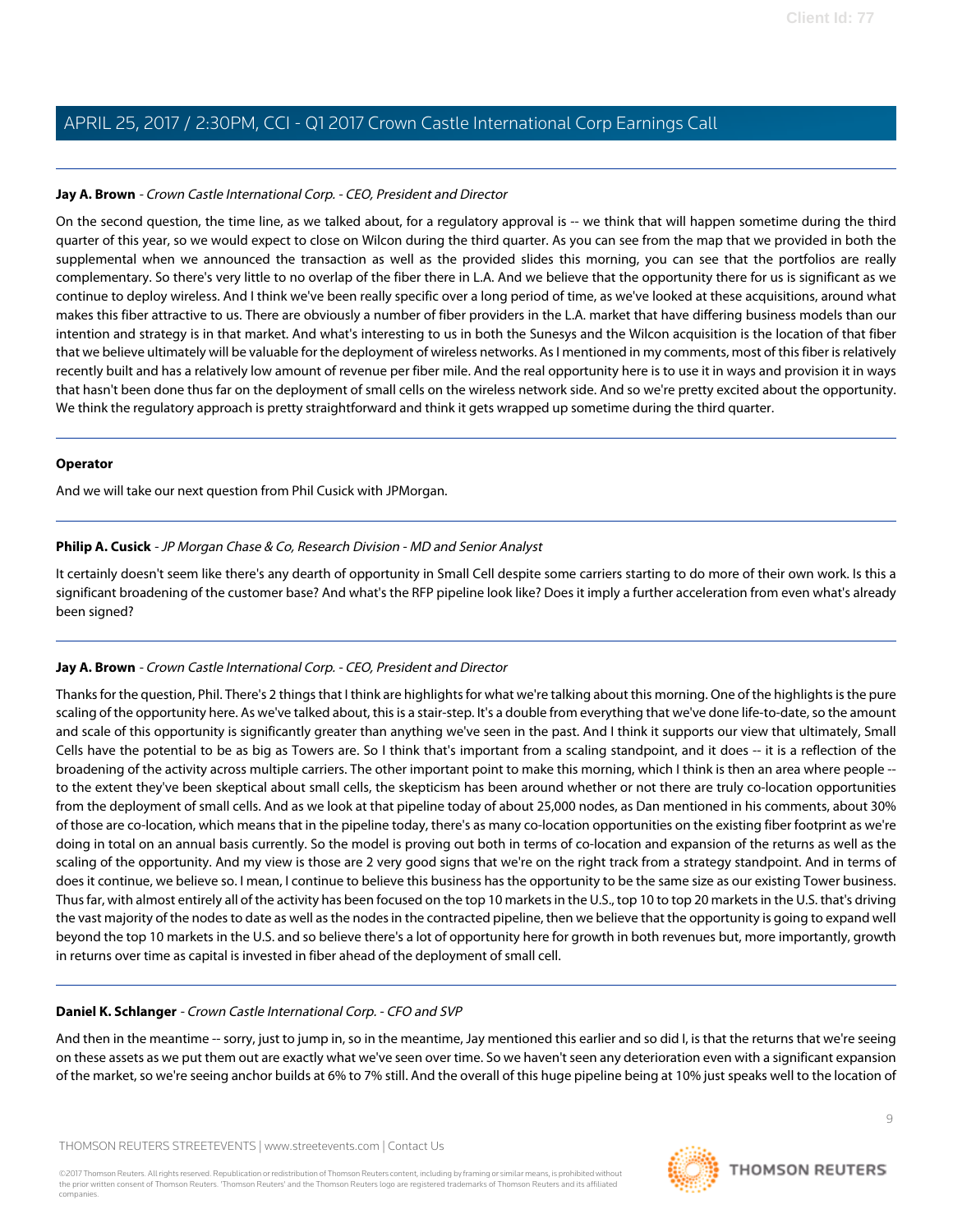our assets and our capabilities and ability to deliver for our customers because we're getting what we thought we would get out of these assets in the near term, and it positions us for lots of growth in the future.

#### **Philip A. Cusick** - JP Morgan Chase & Co, Research Division - MD and Senior Analyst

And in terms of the RFP pipeline, are there more deals that are in the pipeline? Or is this sort of as much as you're comfortable signing for now?

#### **Jay A. Brown** - Crown Castle International Corp. - CEO, President and Director

We've historically only talked about what's contracted. So if you look at what are -- if you were to ask the question in terms of what are we chasing, true, we're chasing lots of opportunities, but they're not contracted yet. And happy to give you an update as those become contracted and in our pipeline and we're working on building them. But as big as the total market opportunity is -- or you can speculate on, we're aiming towards being a significant portion of that total market opportunity. And what we're talking about this morning is what of that opportunity we've already contracted and are working on.

#### **Daniel K. Schlanger** - Crown Castle International Corp. - CFO and SVP

And the reason that we pointed out the costs that were associated with this pipeline is because we think it will continue or we wouldn't have that in kind of a recurring type of thought process in our guidance. So we believe this type of pipeline will continue.

#### **Philip A. Cusick** - JP Morgan Chase & Co, Research Division - MD and Senior Analyst

If I can follow up, Verizon talked recently about deploying something like 1,400 strands of fiber per route. What does your current rollout architecture look like?

#### **Jay A. Brown** - Crown Castle International Corp. - CEO, President and Director

Phil, it depends on where we're deploying it and how many nodes we believe will ultimately be there. So we look at what we believe to be the density of nodes across a given mile of fiber and then size it based on that. We've found, over time, that scaling the fiber, adding additional strands, oftentimes, you look at what's the conduit there, what's the ability to add additional fiber strands over time and then what's the opportunity, and then we size the fiber build based on that.

#### **Operator**

<span id="page-9-0"></span>And we will take our next question from Nick Del Deo with MoffettNathanson.

And with no response, we will move to our next question. It comes from Amir Rozwadowski with Barclays.

#### **Amir Rozwadowski** - Barclays PLC, Research Division - Director and Senior Research Analyst

I was wondering if we could chat a bit more about sort of your appetite for further fiber -- bolstering your fiber footprint. I mean, clearly, you folks have been focused on selecting the right type of assets in order to capitalize on this rising small cell opportunity. How do you think about sort of your footprint as it stands today and the potential to expand that footprint going forward?

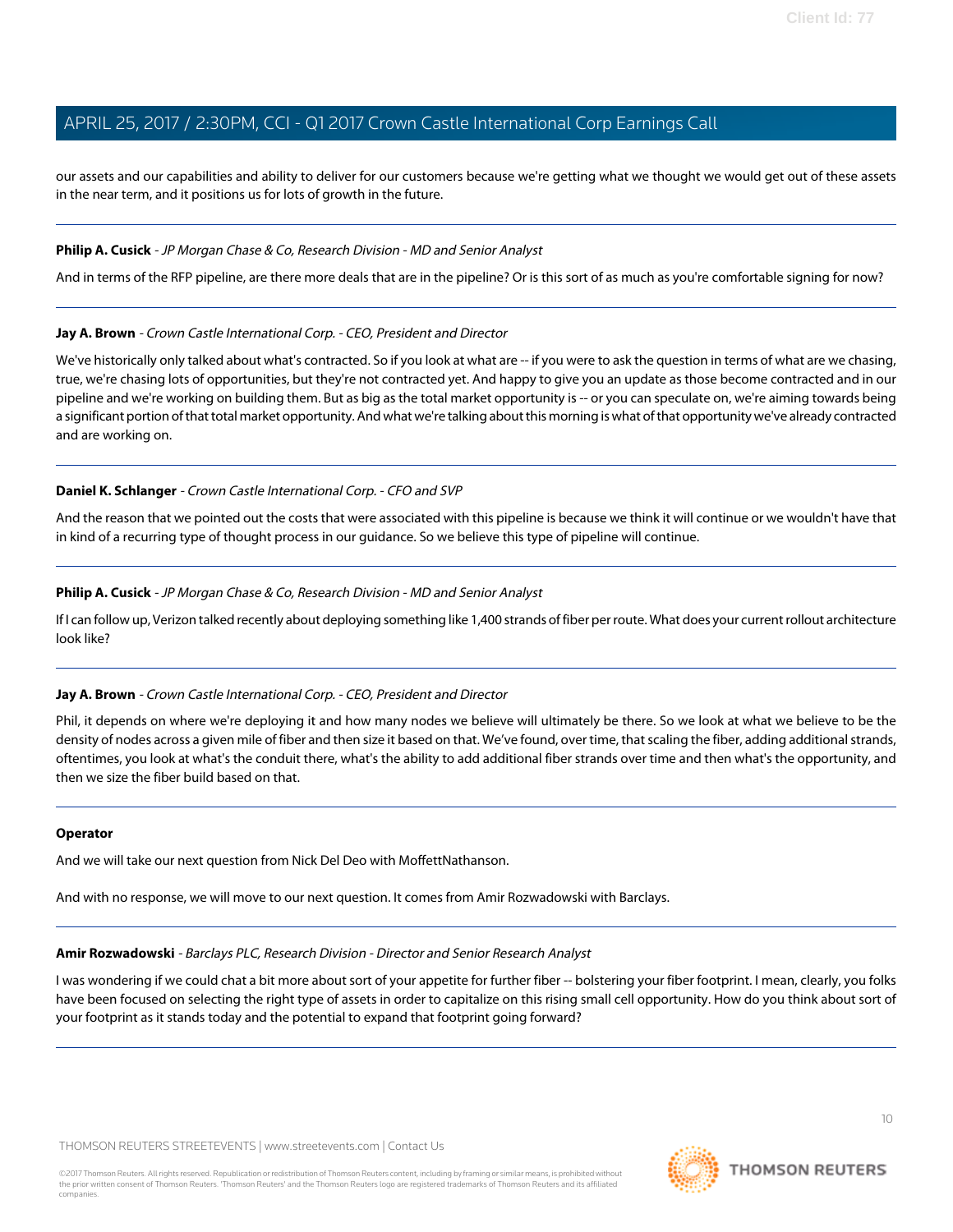#### **Jay A. Brown** - Crown Castle International Corp. - CEO, President and Director

Amir, we would think about it in a similar way that we've undertaken all of the acquisitions that we've done so far, and I pointed out 3 of them in my comments, which I think are indicative of our approach, where they're specific markets, they're dense fiber footprints in top metro markets in the U.S., and there were places where we had contracted pipelines and nodes, and we thought it made sense to go out and find fiber to do that, to use for those contracts rather than building the fiber from scratch. There may be opportunities for that in the future, but it's going to come down to what do we have as opportunity sets in front of us. And we continue to be focused on the wireless aspect of the infrastructure, what the opportunity is there from the wireless carriers for small cell nodes. And then to the extent we need to acquire fiber to do that and to meet that demand, then I think that's on the table of potential solutions.

#### **Amir Rozwadowski** - Barclays PLC, Research Division - Director and Senior Research Analyst

Great. And one follow-up, if I may. There's been ongoing speculation or concerns that as small cells continue to permeate the market, that can diminish the macro site opportunity. And obviously, that's not a new concern. Recently, there's been reports or discussions that one of the more aggressive carriers on the small cell front has also expanded its densification initiatives on the macro side. Just wondering, given sort of your positioning and the demand that you're seeing on both ends, can we move past that argument at this point? I mean, are you seeing the demand on both fronts balanced going forward in terms of new spectrum deployment and opportunity sets at both the macro and small cell front?

#### **Jay A. Brown** - Crown Castle International Corp. - CEO, President and Director

Amir, I guess the great benefit we have given our scale of both Towers and Small Cells is we can truly see how complementary the 2 approaches in infrastructure are. And you can see from our results over the last couple of years, tower leasing has continued at the same level that it had been at. At the same time, there's been investment and an increase in activity around small cells. So they are complementary and work together to densify the carriers' networks, and we're not seeing any signs of that changing.

#### <span id="page-10-0"></span>**Operator**

And we will take our next question from Colby Synesael with Cowen and Company.

#### **Colby Alexander Synesael** - Cowen and Company, LLC, Research Division - MD and Senior Research Analyst

Two, if I may. Starting with churn, when I look at the guidance that you -- the guidance update that you provided, you slightly increased your expectations for churn. But then when I look in your supplemental, you slightly took down your expectations for the acquired network churn, so the Leap, MetroPCS and Clearwire. So I guess traditional churn, if you will, is anticipated, call it, maybe \$5 million. And I'm just curious what's driving that. There's obviously a lot of discussion in the market, and we've all seen the various letters that the carriers have sent to the tower operators in terms of trying to renegotiate or at least threatening to potentially leave. And I'm just curious if you're seeing any of that. And then second question, by our count, maybe 2/3, maybe 3/4 of your current fiber business is not small cell or maybe not even wireless-related. I'm just curious what's the growth rate for that portion of your business or that portion of your fiber business right now? And what's your current thinking and your comfortability with that business in terms of pursuing those opportunities?

#### **Jay A. Brown** - Crown Castle International Corp. - CEO, President and Director

Sure. On the first question around churn, we're not seeing -- we don't have a different expectation for churn for calendar year '17 than what we did previously. The timing of that churn occurred a little earlier than our previous expectation, but we haven't made any changes there for what we expect over the course of the full year. On the second question around pricing in the market, we've talked about this for a long period of time. We haven't seen any change in the pricing on towers or on small cells. We talked a lot extensively this morning about the economics around small cells and how they've held since the beginning. So the economic trade there for both towers and small cells has stayed the same. We haven't seen

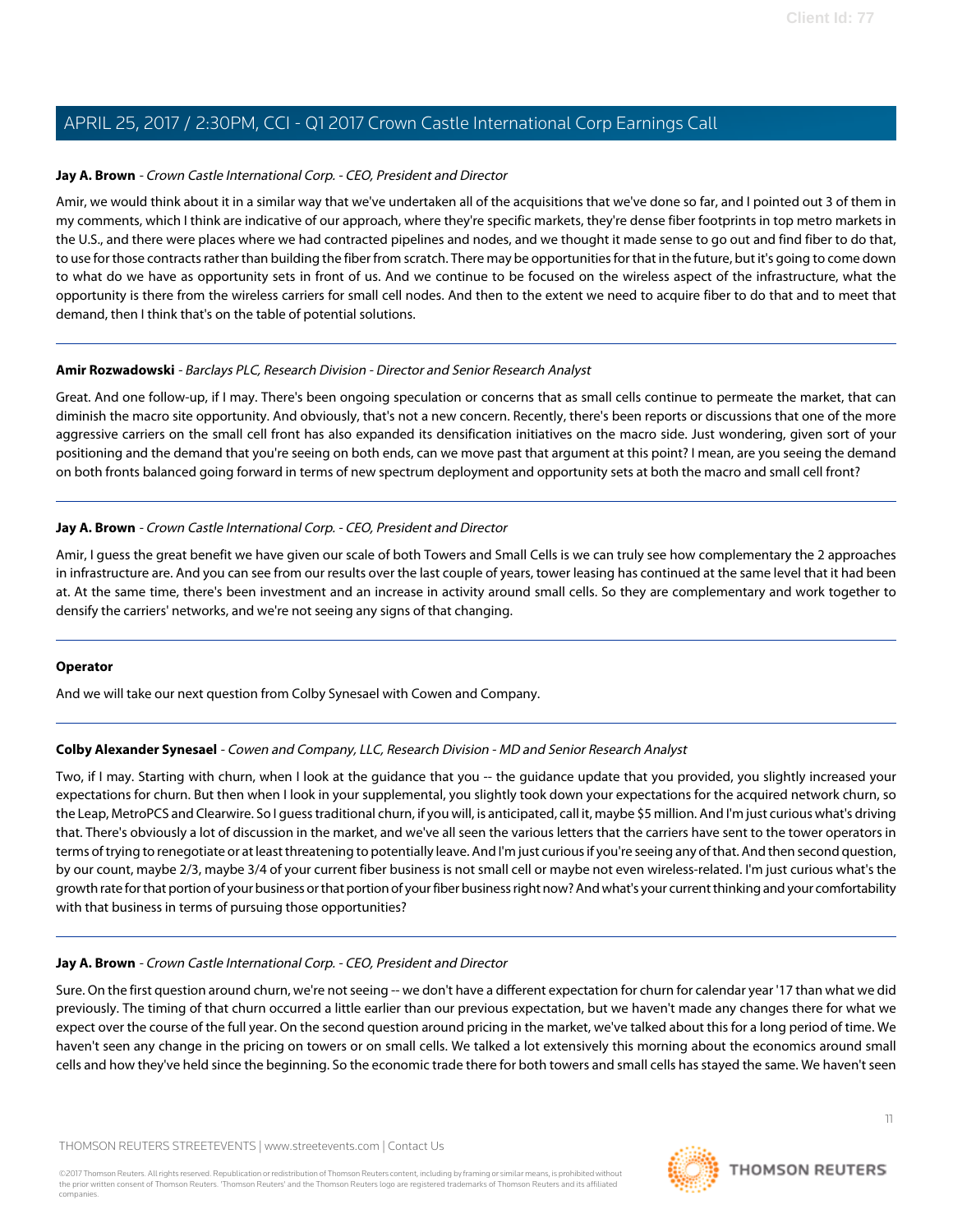any change in the pricing environment. I talked about this, I think, a lot on the last conference call. When you look at how we propose an economic trade to the wireless operators, the reality is this infrastructure being shared provides them with the lowest-cost alternative, and that has been demonstrated over a number of different business cycles over a long period of time. That is far more cost-effective for them to share the infrastructure than it is to own it themselves. And I think that's what supports the pricing model, is that the lease cost, if you will, on the economic side is very low relative to their cost of capital, and so sharing the infrastructure provides their lowest-cost alternative. And so we haven't seen any change in the pricing environment. On the last...

**Colby Alexander Synesael** - Cowen and Company, LLC, Research Division - MD and Senior Research Analyst

Go ahead, sorry.

#### **Jay A. Brown** - Crown Castle International Corp. - CEO, President and Director

Did you want to follow up on that?

#### **Colby Alexander Synesael** - Cowen and Company, LLC, Research Division - MD and Senior Research Analyst

No, I was just going to ask about the growth, but it sounds like you're going to go after that right now.

#### **Jay A. Brown** - Crown Castle International Corp. - CEO, President and Director

I was. On the wireless and non-wireless side, we underwrote these assets, and they did come with some non-wireless revenues, a portion we've talked about the K-12 business that we have. That business, we think, will continue to grow. Frankly, we didn't underwrite it in our models. Our underwriting models were based on what we thought we could do from a wireless perspective and the opportunity for Small Cells. We do think that the fiber, given where it's located, is going to continue to have the benefit of customers like K-12 in providing broadband Internet access to schools. That revenue tends to be pretty stable and has characteristics that look similar to what we've experienced on the wireless side in terms of length of contract and renewal rates and other things. So that revenue may continue to grow. Frankly, we continue to spend most of our time and effort focused on the wireless side. From an absolute growth rate perspective, it's basically in line with what we're seeing on the wireless side, maybe a little less than that. But the focus from a strategic standpoint is on the wireless side.

**Colby Alexander Synesael** - Cowen and Company, LLC, Research Division - MD and Senior Research Analyst

Is that in your guidance, Jay? Are you guys assuming that in the numbers you provided for guidance?

#### **Jay A. Brown** - Crown Castle International Corp. - CEO, President and Director

Yes, of course. We have to assume what we believe across the whole business for all of the providers of tenant leasing, so that would be in there.

#### **Operator**

We will move next to Matthew Niknam with Deutsche Bank.

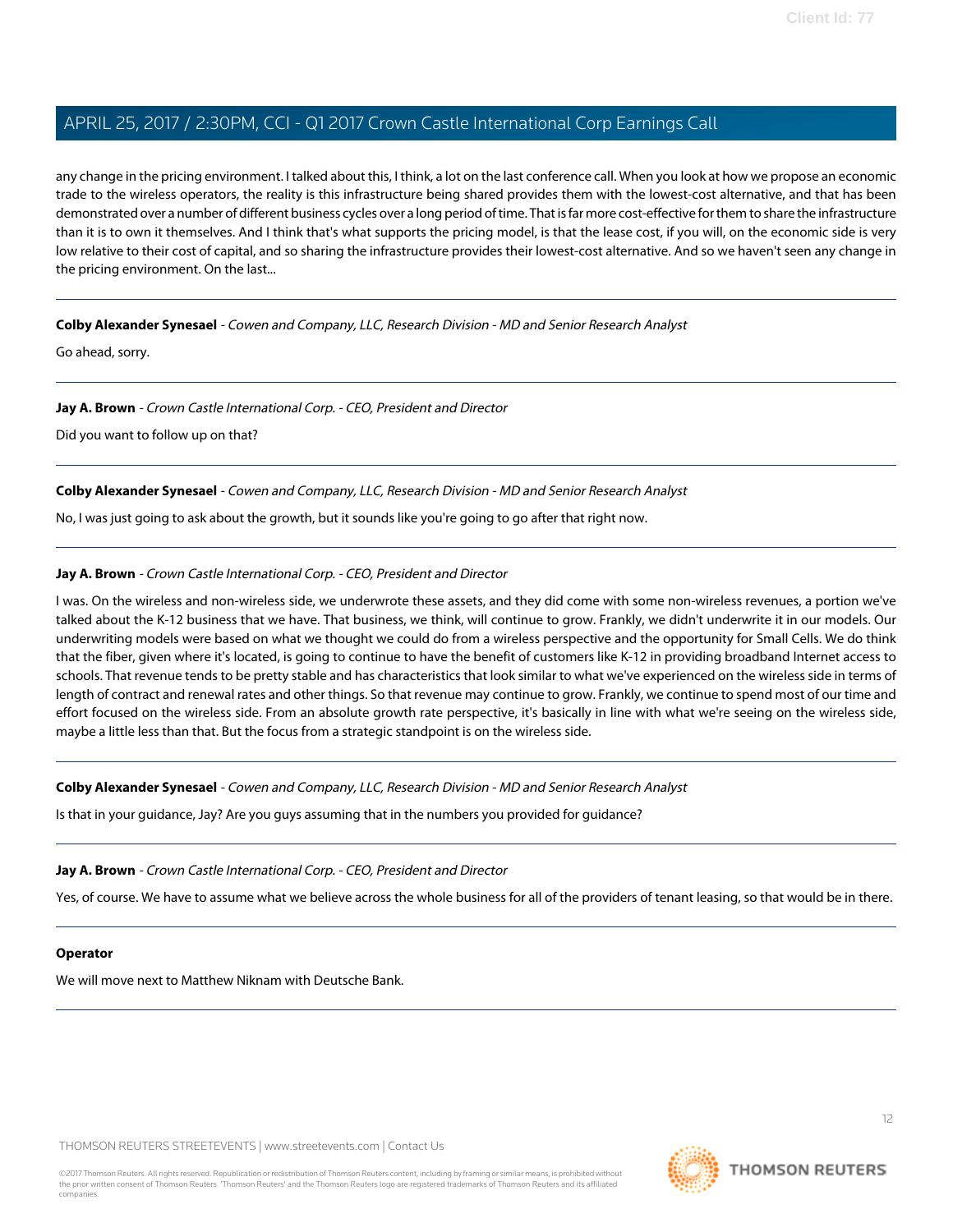#### <span id="page-12-0"></span>**Matthew Niknam** - Deutsche Bank AG, Research Division - Director

Just one on Small Cells. Is the increase in pipeline and doubling of nodes you're talking about, is that able to be met with fiber you own today? Do you think it requires more M&A to add to your footprint? I'm just trying to get a better sense of the \$1.2 billion in capital you talked about. And then just on the back of that, leverage-wise, given how robust the pipeline is on Small Cells, does that change in any way how you think about leverage targets and comfort levels?

#### **Jay A. Brown** - Crown Castle International Corp. - CEO, President and Director

On the first question, Matthew, the \$1.2 billion of capital costs that we're talking about, that includes what we need to build from a fiber standpoint. So we've not assumed any acquisitions to the extent that we don't have existing fiber footprint. That's assumed in that \$1.2 billion, and the returns that Dan talked about was an all-in returns of about 10% yield on that invested capital.

#### **Daniel K. Schlanger** - Crown Castle International Corp. - CFO and SVP

In terms of leverage, I think that we're comfortable with our targets and what we said immediately following the Wilcon acquisition and then now that we want to finance that type of acquisition in a way that would maintain our investment-grade credit metrics. And then with respect to just how we think through the investments in the pipeline, we think we can withstand that and hold that with our current investment grade because it is important for us to maintain investment-grade ratings. We think we can do so and still fund that type of acquisition with internally generated cash flows and increased debt capacity.

#### **Matthew Niknam** - Deutsche Bank AG, Research Division - Director

And if I could just follow up. With the pipeline driving a little bit of a pickup in revenue in the second half of 2018, is it fair to expect that maybe your profitability and AFFO per share growth could accelerate as well given that you're embedding the \$15 million in OpEx and CapEx today but won't really see the real revenue lift till -- in about, we'll call it, 18 months? I'm just trying to get a sense of how to think about that 6% to 7% target potentially accelerating into '18.

#### **Jay A. Brown** - Crown Castle International Corp. - CEO, President and Director

Matthew, if all else is equal in terms of our other assumptions like interest rates and other things, we believe that as that Small Cell activity that we've been talking about materializes over the next 18 to 24 months, we would expect our AFFO per share growth rate to exceed our 6% to 7% target. That has been -- the revenue assumption there is obviously a key assumption in our growth rate. Just kind of scaling of that activity would result in us being above our targeted range.

#### <span id="page-12-1"></span>**Operator**

We'll take our next question from Matthew Heinz with Stifel.

**Matthew Scott Heinz** - Stifel, Nicolaus & Company, Incorporated, Research Division - VP and Senior Research Analyst

You talked about the stair-step move in the Small Cell backlog during 1Q. I guess how instrumental was the Wilcon fiber in your ability to close and, ultimately, deliver on those commitments? And I guess generally, can you just kind of talk about the geographic distribution of the 25k nodes and how heavily concentrated might that be in the Southern California market?

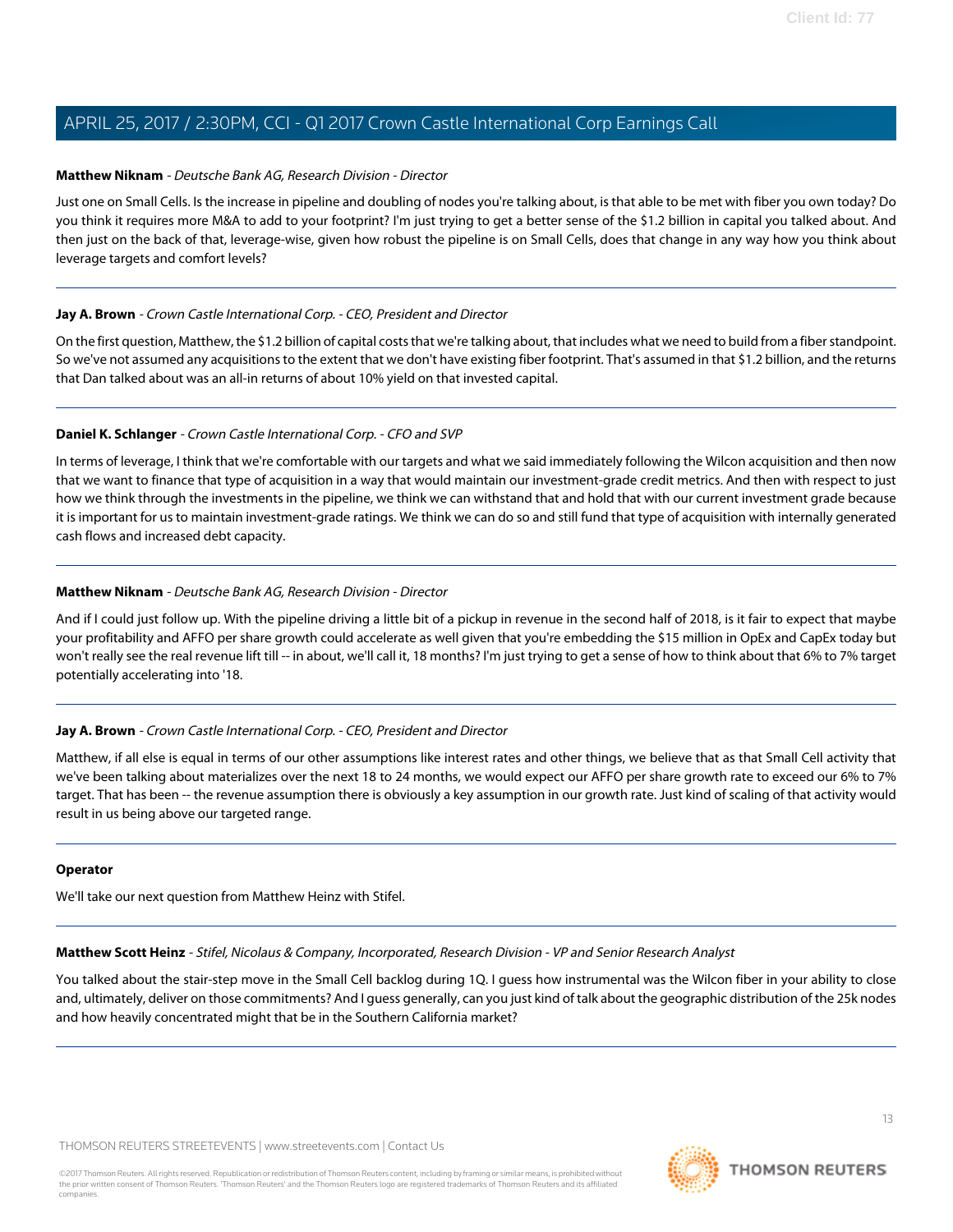#### **Jay A. Brown** - Crown Castle International Corp. - CEO, President and Director

Yes. On your first question, we thought it was the fastest way to deploy the nodes that we had under contract, so it is helpful on that front. But I believe we would've delivered for customers if we would've needed to find a different way to do it, but we thought the most cost-effective and highest-returning approach was to approach Wilcon and to ultimately win that asset. So that did factor into our thinking. In terms of where the pipeline is located, about 80% of the 25,000 nodes are in the top 10 markets. And as I mentioned in the comments, about 1/4 of the total nodes would be in the Southern California market.

#### **Matthew Scott Heinz** - Stifel, Nicolaus & Company, Incorporated, Research Division - VP and Senior Research Analyst

Okay. And maybe then just to combine kind of the question around lit services outside of wireless and also M&A, as you think about acquiring fiber assets, how much of a role does the existing lit revenue play into what assets you choose to ultimately pursue? And is there kind of a threshold that you feel comfortable with in taking on some lit business that may not be kind of your core competency?

#### **Jay A. Brown** - Crown Castle International Corp. - CEO, President and Director

Yes. I think there are a couple of elements that drive this, and I -- you obviously heard my comments earlier around our approach and how we underwrite the assets with wireless opportunity that we believe is going to come from small cell nodes. As we evaluate it, there are components of it -- and I would not assume that all of it is lit because a big portion of the fiber that we actually lease and receive revenue for is dark fiber contracts. And we see that in K-12 business as well as some of the enterprise solutions that we do. So we have components of both dark and lit. What we're not in the business of doing is providing the higher layer of fiber services. So we think about the business as just being -- to the extent that it's a dumb pipe that we're leasing, that's good revenue to us. And we colloquially around here would call that gravy. So to the extent that we can own fiber and use that fiber as a dumb pipe and lease it to other providers and enhance the returns, whether that be for schools or large enterprises, we think it makes sense to take the additional returns, and so we'll pursue that business. As I mentioned in an answer to a question a few minutes ago, the characteristics of those leases look pretty similar to what we've seen around Towers, high renewal rates, steady cash flows, longer lease terms. So we think that makes sense to take that additional yield on the assets. But as we think about what is interesting to us, the only way that it's really interesting to us as an asset class is to the extent that we think there's going to be significant wireless opportunity.

#### <span id="page-13-0"></span>**Operator**

And we'll take our next question from Michael Rollins with Citi.

#### **Michael Rollins** - Citigroup Inc, Research Division - MD and U.S. Telecoms Analyst

Two if I could. I'm not sure if you mentioned this specifically, but the \$140 million in the first quarter that you described as Small Cells, can you give us a sense of the composition of what percentage of that is dark versus maybe the percent of lit or SILEC services that you have to take on with some of these acquisitions? And then secondly, how do you view, in terms of the valuation, \$1 of fiber revenue versus \$1 of tower revenue? And how do you believe your investors are perceiving that value as well?

#### **Daniel K. Schlanger** - Crown Castle International Corp. - CFO and SVP

So I'll take the first part of that question. We provide the segment disclosure based on what we think is important. So the \$140 million is what we get offset of what we would do in the Small Cell segment, and breaking it down further is not something that we're prepared to do at this point. I can point to you that we have announced what the revenue and gross margin have been associated with the acquisitions we've done that have some of the non-wireless revenue on it. And you can go back and look at what that was. And it's not tremendously different. As Jay has pointed out, it isn't growing significantly enough different to have a huge impact on the overall Small Cell segment.



**THOMSON REUTERS**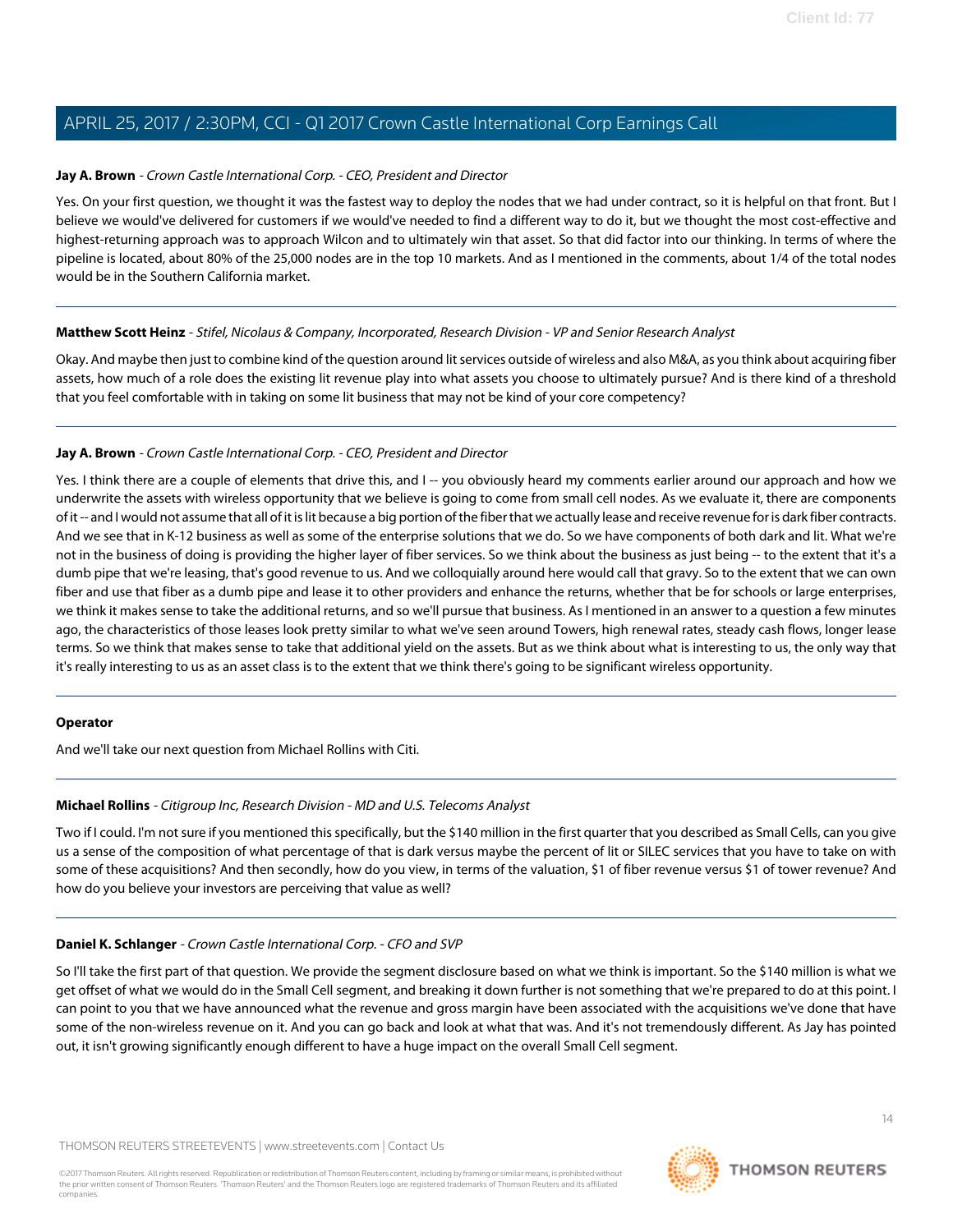#### **Jay A. Brown** - Crown Castle International Corp. - CEO, President and Director

Now on your second question, Mike, around the value, obviously, we'll leave it to investors to figure out what they believe the value is. But in my view, as we look at the business, we believe \$1 of revenue from Small Cells is as valuable as \$1 of revenue from the Tower business. It has all the same characteristics, long-term committed contract, annual escalations, the same components of we don't have the incremental cost as we add additional tenants, high returns ultimately as the asset is leased up. And then in terms of the characteristics around the physical assets themselves, we find the dynamics to be very similar to that of Towers. It's obviously still early days, and the Tower business has been a phenomenal business for a long period of time. So over time, we need to prove out that Small Cells has the same characteristics and sustains itself in the same way that Towers has for the last couple of decades. But in the early days, all of the signs and data points that we see in the business, now operating the business at really significant scale, you'd be hard-pressed to find a data point that wouldn't suggest that this business is headed towards a very similar outcome to that of Towers.

#### **Michael Rollins** - Citigroup Inc, Research Division - MD and U.S. Telecoms Analyst

And then I'd just ask one more follow-up on that. When you look at the totality of your revenue bridge for each of the last, call it, 5, 6 quarters, we've seen that revenue escalation percent rate decelerate, and we've seen the churn come up a little bit, and you've commented earlier on some of the factors for churn. But is part of that trend on the deceleration escalator and the pickup in churn, is that related to the fiber businesses coming into the portfolio where you're buying businesses that might not escalate as quickly or might be dealing with some churn issues for the non-wireless revenue that you might not find as strategic?

#### **Jay A. Brown** - Crown Castle International Corp. - CEO, President and Director

No. It's related to the ending of the MLA agreements that we had with customers as we moved from the committed amounts of activity on the sites to doing them on more of a pay as they touch the site basis. So the escalator came down, so that's the reason why that's come down. And as we talked about on the last several conference calls, we're now at a point where all of the activity that we see from customers is, as they touch the site, there's a revenue impact rather than baking into a higher escalator over a period of time. So that's the reason for the movement in escalators. Back to my earlier point around pricing, we haven't seen any change in the pricing environment with the operators.

#### <span id="page-14-0"></span>**Operator**

And we will take our next question from Timothy Horan with Oppenheimer.

#### **Timothy Kelly Horan** - Oppenheimer & Co. Inc., Research Division - MD and Senior Analyst

Three quick clarifications maybe. Are we still seeing 3 small cells equal kind of 1 macro tower, broadly speaking? And Jay, just following up on this, and I keep saying it, but do the carriers understand your argument on pricing? And there was a lot of volume a year ago, 6 months ago, but it seems like their arguments on pricing, I really haven't heard much about it in the last few months. Just curious where you think they are in their mind-set. And then lastly, can you just maybe talk qualitatively where you are with churn over the next couple of years and maybe possibly what you've learned from churn with PCS and Cricket for any kind of future M&A?

#### **Jay A. Brown** - Crown Castle International Corp. - CEO, President and Director

Yes. On the first question around Small Cells and equating those to Towers, as Dan talked about, the unit economics have not changed as the opportunity has scaled. And so it's important that we tie this back to thinking about yields and returns because if we're building some of these systems in the central business district, the pricing may look different than once we get out of a central business district in terms of dollars per node because we're pricing systems on a return basis. And I think the best way to speak about it and think about it, Tim, is the way you've heard

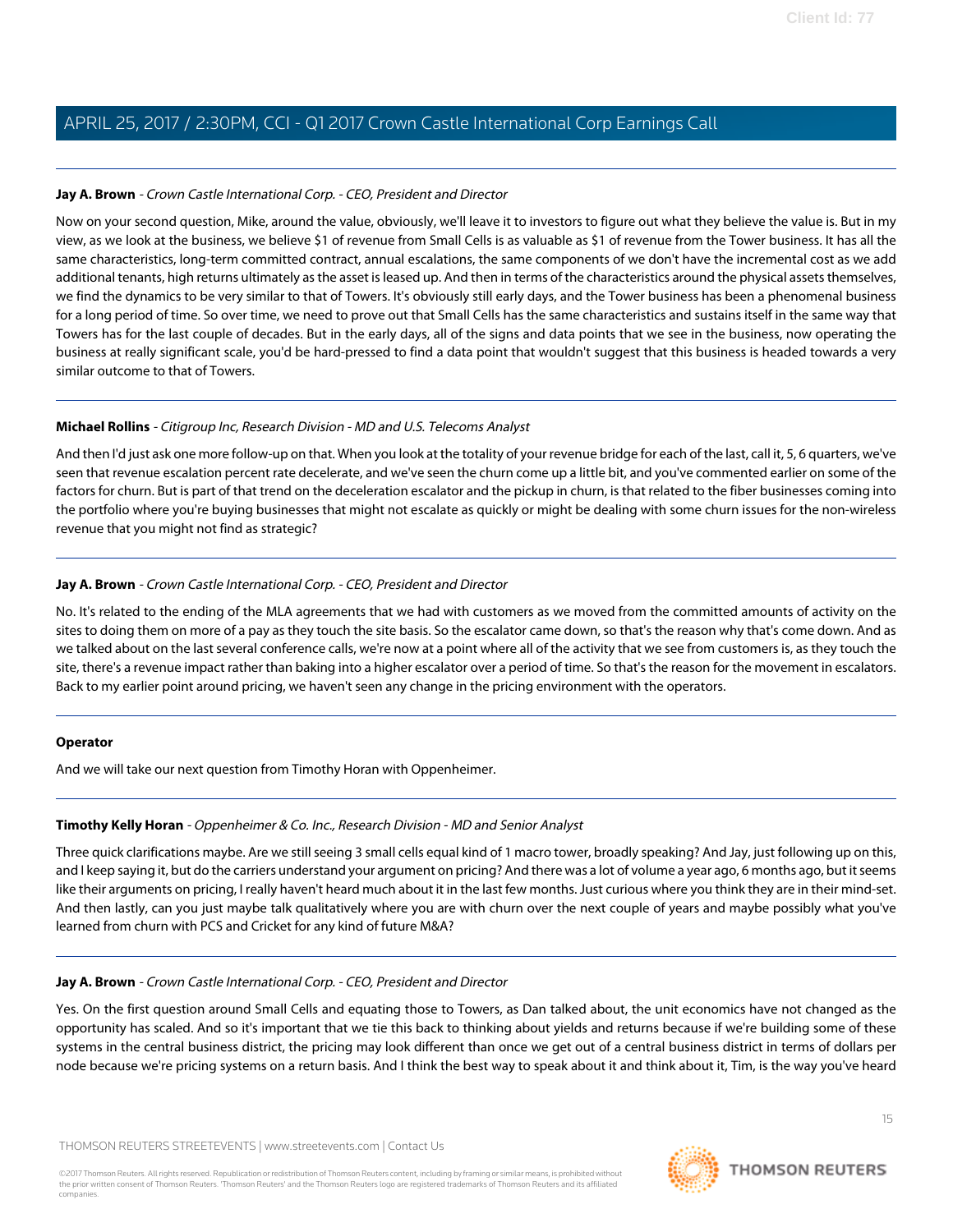Dan and I talk about that on the call, which is we focus on returns. And the unit economics for that first tenant are in the neighborhood of about a 6% to 7% yield for us, and then the second tenant, significantly higher than that as we leverage the existing capital that's been invested there. So roughly, on the unit economics, it's roughly the same, but probably better to continue to think about it in terms of the yield or return on asset rather than tying yourself too much to a dollar per node because, depending on where that node is, you may get a different answer. Around the discussions with the wireless operators, it's completely fair for them to always look to drive down cost in their business, and we believe that's the value proposition that we present to them. So the conversation that we would have with them is similar to the conversation that I've articulated this morning around we've got to provide real value for the value proposition that we give in the pricing components. And we believe on the alternative to sharing the infrastructure, the cost would be much greater. So our value proposition is the lowest-cost alternative. And I think our operating results, whether you look at the amount of leasing that we've had consistently over the last several years, we look at things like the escalator, the renewal rate, other things around the business, all of those point to a pricing environment and leasing environment that's very similar to what we've seen historically. And I think that's driven by the -- at the core that is the value proposition that we provide to the carriers.

#### **Daniel K. Schlanger** - Crown Castle International Corp. - CFO and SVP

Yes. And on the churn, Tim, you can see from our supplemental what we think the acquired network churn is going to be over time, and it's going down over time, and we anticipate it to be generally over by 2019. But in terms of the non-acquired, so normal churn, as we would call it, we talked about it earlier. We believe it's in the same range it has been for a long time. There's just the timing impact for 2017. So we think that the acquired network churn was an additional. I think that's what you're looking for a little bit more color on. And what we've seen and you can see there is that it takes a little while for an acquired network to turn into an acquired network churn. And then it takes a little while even for that acquired network churn to happen because I think as the carriers try to compete more and more on quality of network and consistency of network and the coverage, taking down a lot of network isn't what's really in their best interest. What's in their best interest is to deploy more spectrum on our sites. So we're seeing them -- and they have, over time, pushed out a bunch of churn over time, but also, just -- it doesn't happen immediately upon the acquisition or the consolidation of the market. Does that address the question you're asking?

#### **Timothy Kelly Horan** - Oppenheimer & Co. Inc., Research Division - MD and Senior Analyst

Yes. But Dan, do you think they end up doing a little bit less given the unlimited plans and everything we've seen in terms of grooming?

#### **Daniel K. Schlanger** - Crown Castle International Corp. - CFO and SVP

Yes. We think that given the significant increase in data demand, they will do less churn, yes. And said more positively, we think there's going to be a tremendous amount of leasing due to the fact that there's a lot of data demand over the course of the next 5 to 10 years. And so whether you look at that, whatever study you want to look at, whether it's 40% or 50% a year, there's tremendous amount of data demand that we think will drive leasing.

#### <span id="page-15-0"></span>**Operator**

Our next question will come from Amy Yong with Macquarie.

#### **Amy Yong** - Macquarie Research - Analyst

A quick question on Wilcon. Obviously, the footprint is very complementary to Sunesys. I was wondering if you could talk about the growth profile and how we should think about that \$40 million gross margin contribution going forward. And then also, is that embedded in your 2018 and beyond guidance on Small Cells?

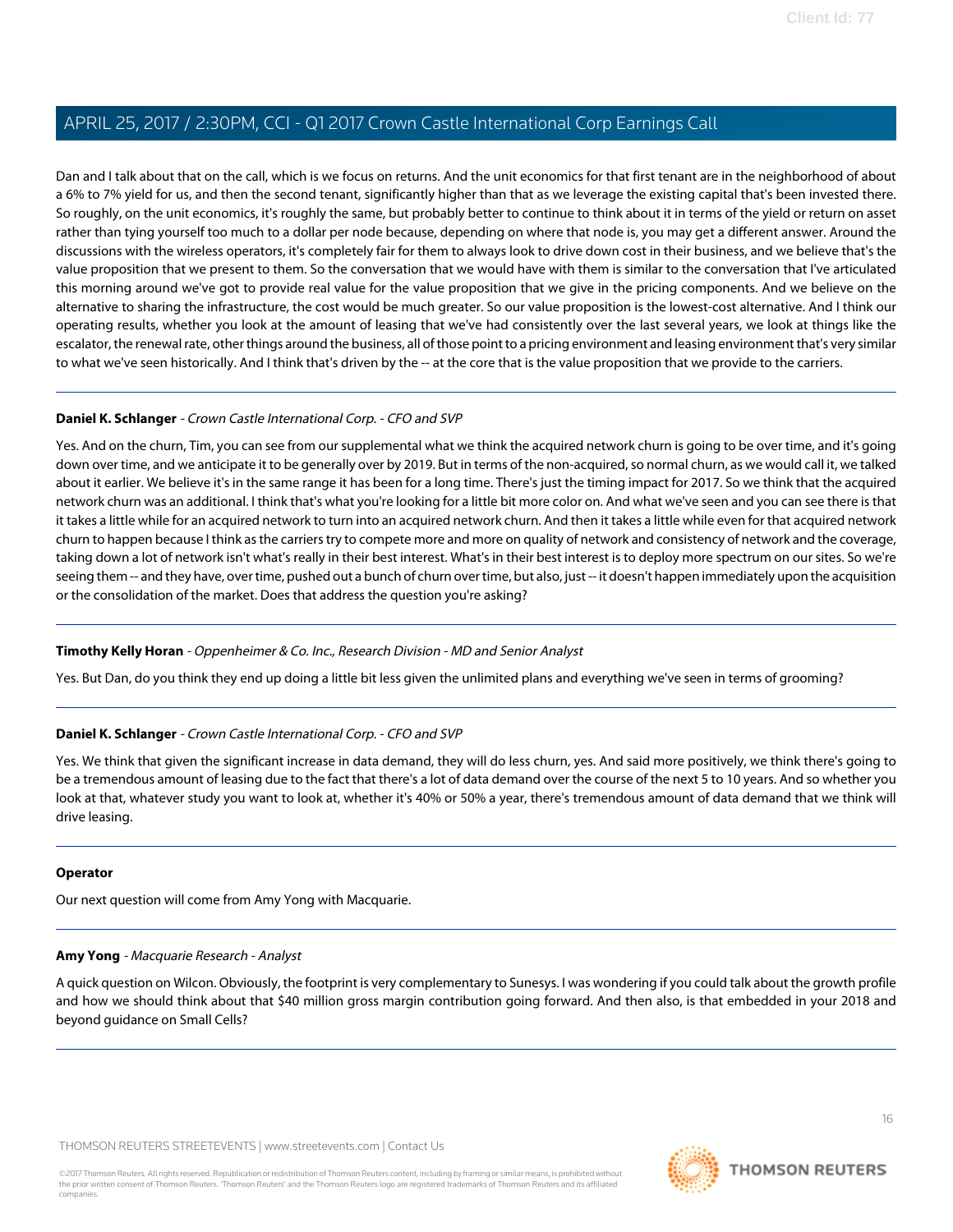#### **Jay A. Brown** - Crown Castle International Corp. - CEO, President and Director

Yes. The growth profile there is going to be driven -- as I talked about, about 1/4 of the contracted pipeline is in that Southern California market. So those assets from Wilcon, we believe, will benefit greatly from those contracted nodes, and that will drive the growth rate there. As I mentioned, they're relatively new assets with a relatively low amount of existing revenue. So the growth rates, and we're not going to segment-report Wilcon on a go-forward basis, but the growth rates there would be pretty high from a gross margin standpoint as we add those nodes that we were talking about. To your second question, I don't know that I would get to that level of specificity around exactly how many nodes and what exactly is going to happen on that fiber. I think it's better for us to stay -- in terms of big picture, the opportunity there and the returns in the Southern California market are going to look very similar to the overall component of the 25,000 nodes that we mentioned before.

#### **Operator**

<span id="page-16-0"></span>Our next question will come from Batya Levi with UBS.

#### **Batya Levi** - UBS Investment Bank, Research Division - Executive Director and Research Analyst

A couple of follow-ups. First, on total CapEx for this year, can you just give us an idea how much we should expect and what percent of that is going to come from Small Cells? With the ramp-up in the Small Cell activity, is there any change to your guidance of the amortization of the prepaid revenues that you expected for '17? And lastly, on the macro side, T-Mobile has suggested that they're going to deploy some of the 600 spectrum this year in rural markets. Can you talk about how you're positioned to capture some of that growth?

#### **Daniel K. Schlanger** - Crown Castle International Corp. - CFO and SVP

Sure. Let me talk about CapEx. It's in the neighborhood of \$1 billion for this year, and that has not changed very much or at all since our last discussions on this. And there's not a lot of change in the amortization of prepaid rent other than what we would have included in our guidance to date. Didn't change a whole bunch on that front. So I don't know if there was anything you're asking specific, but...

#### **Batya Levi** - UBS Investment Bank, Research Division - Executive Director and Research Analyst

I guess you were expecting down \$25 million for this year. Does that still hold?

#### **Daniel K. Schlanger** - Crown Castle International Corp. - CFO and SVP

Oh, yes. Yes, that is still holding. So it's not down \$25 million. The growth is decelerating by \$25 million on our prepaid amortization on the Tower side. So yes, we still anticipate that to be the case, yes.

#### **Jay A. Brown** - Crown Castle International Corp. - CEO, President and Director

On your last question around T-Mobile, I would probably encourage you to ask them. I don't want to speak to how they're deploying their network. But leasing that happens or occurs in the back half of this year, obviously, the revenue impact to us is relatively minimal. We would get any benefit to that really as we start to think about 2018 results. At this point, we have pretty good clarity on the leases that will turn on over the calendar year of 2017, and the activity that occurs from this point through the back half of the year is less impactful to our '17 results and more impactful to years beyond '17.

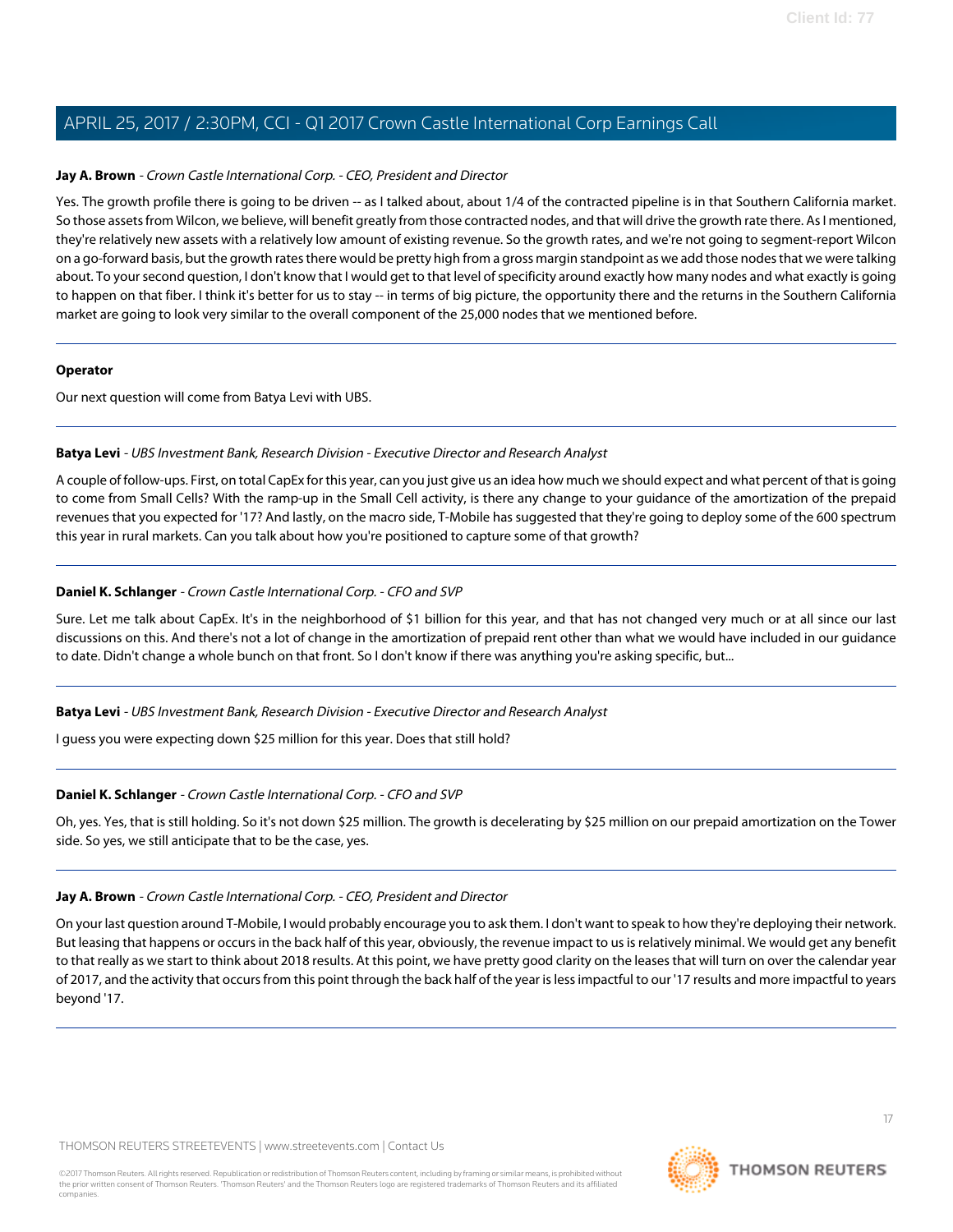#### **Batya Levi** - UBS Investment Bank, Research Division - Executive Director and Research Analyst

Okay. Maybe just one more on the Small Cells. As you deploy the 25,000 nodes, by the end of that deployment, what do you think the tenancy per node would be?

#### **Jay A. Brown** - Crown Castle International Corp. - CEO, President and Director

Well, Batya, appreciate the question. I think it's really helpful to just maybe take a step back and talk about the assets that we're leasing on the Small Cell side and make the comparison to Towers. Really, the best analogy to Towers is rather than thinking about a node at the tower, think about the fiber as a tower, a tower laid on its side. And we think about and talk about and focus on how many nodes can we get over a given mile of fiber and the revenue and margin associated with those nodes. So in some cases, we'll take a single pole, and inside of the cabinet, we'll put multiple tenants inside of the same cabinet on a given pole. And in some cases, we'll utilize that fiber by using the next pole over or 2 poles over and add additional tenants there. And as we speak about returns and focus on driving the returns on the business, in the same way that on the Tower side we talk about the total number of tenants that we've added across the full vertical height of the tower, we're focused on the horizontal length of the fiber and adding as many tenants across that horizontal length as possible. Whether they go on the same exact pole or on the Tower side on the same exact height of the tower is really irrelevant, it's about what's the incremental return and increasing yield on the asset across a given length. And so on the Small Cell side, when we talk about the 25,000, about 30% of that activity, we believe, is going to be added to existing fiber runs or co-locations, if you will. And then about 70% will be in locations where we don't have existing fiber footprint, have not built small cells to date, and so we'll be out constructing and building additional fiber in order to accommodate those nodes. Those new constructed nodes become like towers. They become newly constructed towers upon which we have future lease-up potential. And that's what's important about the sizing of this opportunity is we're increasing both the co-location activity. As I pointed out, the co-located nodes are as great as our entire activity on an annual basis currently. But on top of that, we're having the opportunity to build significant future opportunities in top 10 markets, and the business has been proving that out over time, that as we build them in top 10 markets, top 20 markets, we see co-location that impacts, over time, that drive the return on those assets. So we're adding immature assets that have future potential and showing that the immature assets that we've built thus far are increasing in returns as we're seeing co-location opportunity.

#### <span id="page-17-0"></span>**Operator**

We'll take our next question from Robert Gutman with Guggenheim.

#### **Robert Ari Gutman** - Guggenheim Securities, LLC, Research Division - Senior Analyst

I was just hoping you could review what was driving the increase in network services gross profit in the remainder of the year in your updated guidance.

#### **Daniel K. Schlanger** - Crown Castle International Corp. - CFO and SVP

Yes. Generally, what we see is an increase in our market share and our expected market share over time. Going back to what we have seen in 2016, so when we came into '17, we didn't think that we were going to get to the same level of market share, and that was the reason we had taken, from '16 to '17, our network services margins down a little bit. But as we look out over the course of what we can see over '17, we think that that's going to go back up, and that's driving the incremental gross margins.

#### **Operator**

And our next question will come from Walter Piecyk with BTIG.



18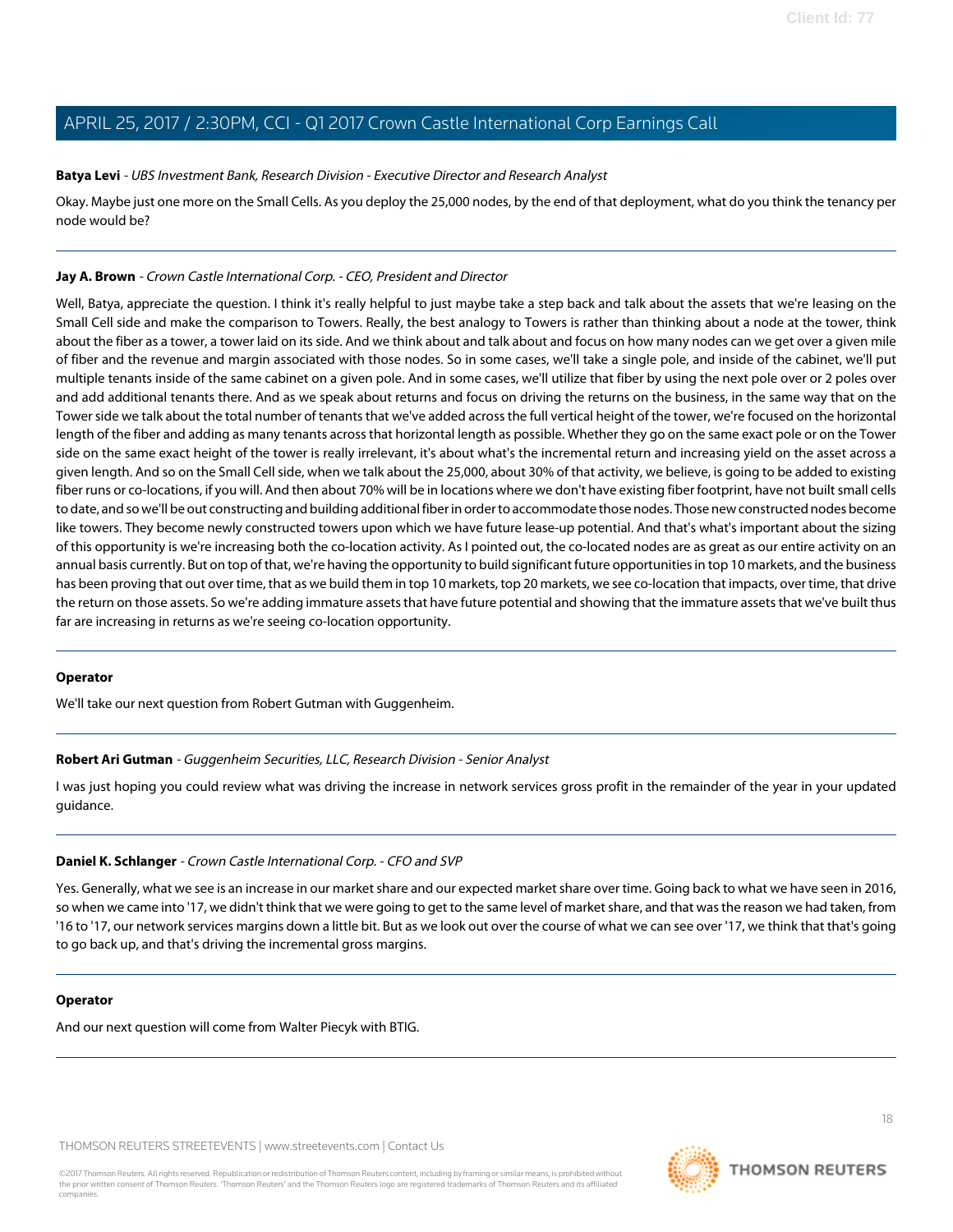#### <span id="page-18-0"></span>**Walter Paul Piecyk** - BTIG, LLC, Research Division - Co-Head of Research

Just first off, on churn, I was hoping you could maybe help us dissect it a bit on the -- I know the 4% was obviously driven by Metro, Leap, Clearwire, whatever. If you were just looking at the Small Cell business, which obviously has some kind of other core fiber business, what type of churn rate is there? Is it less than 1%? Is it 2%? Can you just give us some sense of the churn on that side of the business?

#### **Jay A. Brown** - Crown Castle International Corp. - CEO, President and Director

Walter, it's way less than 1%.

#### **Walter Paul Piecyk** - BTIG, LLC, Research Division - Co-Head of Research

Okay. Even though the revenue includes some of that kind of enterprise fiber type of revenue, right? Got it. My next question is more philosophical, I guess. You've mentioned the '90s and the returns in the Tower business, and as we all know, the Tower business evolved, where everyone ultimately sold their towers, right, sale/leaseback, and that's what made the business great. There's companies out there like Charter, Comcast, others that have fiber that might, maybe at some point in the future, look for the same type of transaction if they don't find that they're getting through their own use of it, the same type of return. So if you suspend your disbelief for a moment and said like if you were looking at Charter's fiber footprint in that type of transaction, how much less would it be worth given that maybe the strand count relative to Wilcon is probably less? So in some ways, you get some right-of-way, and you could put some more fiber along those hung strands or whatever conduits they may have. But on the other hand, there's obviously some CapEx investment. So how would that impact, you think, the valuation if you had an opportunity to buy fiber and then lease it back to that anchor tenant customer and then, obviously, make that available to your wireless customers?

#### **Jay A. Brown** - Crown Castle International Corp. - CEO, President and Director

It's an interesting question, and I think if you make the analogy back to Towers, what made Towers so interesting is that we were able to analyze, based on where the network was, what we thought the future opportunity from wireless carriers was going to be. And diligence is required in order to figure out whether or not there's an opportunity for co-location. Obviously, the towers that were built were built small and didn't have the opportunity to add additional tenants were not interesting to us as we were looking at acquisitions. And I think the same thing would hold on the fiber side. We really have to analyze what the wireless opportunity is and then what's the capacity and is there real value in the asset for that upside. And that's the way we would look at it. Our acquisitions to date, we believe, are proving out by the lease-up. That's got to have -- that's got to be dense urban, and it's got to have enough fiber strands to really be valuable for co-location of wireless.

#### **Walter Paul Piecyk** - BTIG, LLC, Research Division - Co-Head of Research

So let's assume that on the negative side, they would require more strands, right? But on the positive side, they would argue that where our fiber is located is much better than what Wilcon or whoever else was out there have because we're just closer to the end user, and that's the endgame here. Which is more important when you look at the relative value of that fiber footprint versus what we've seen you pay for assets like Wilcon?

#### **Jay A. Brown** - Crown Castle International Corp. - CEO, President and Director

It's not as simple as just sort of an A or B trade, right? You've got to really do the diligence and understand what's the component of the asset and then what would be the cost associated with that against the total revenue opportunity and margin opportunity. So it's a matter of where do we think the opportunity is against what's the cost of the asset, just like it would be for anything else that we would look to from an acquisition standpoint. Now I think broadly, moving out of the more theoretical discussion about this, one of the things that's unique about the fiber that we've looked at, and we've talked about this ad nauseam, I think, that not all fiber is created equal. And so the fiber needs to be structured and built in a way that's valuable for wireless. And so in some cases, some of these businesses, you've referenced a few, there are others, sometimes, the existing fiber footprint in the way that it's built and where it's located, we don't necessarily think is in the right locations for small cell leasing.

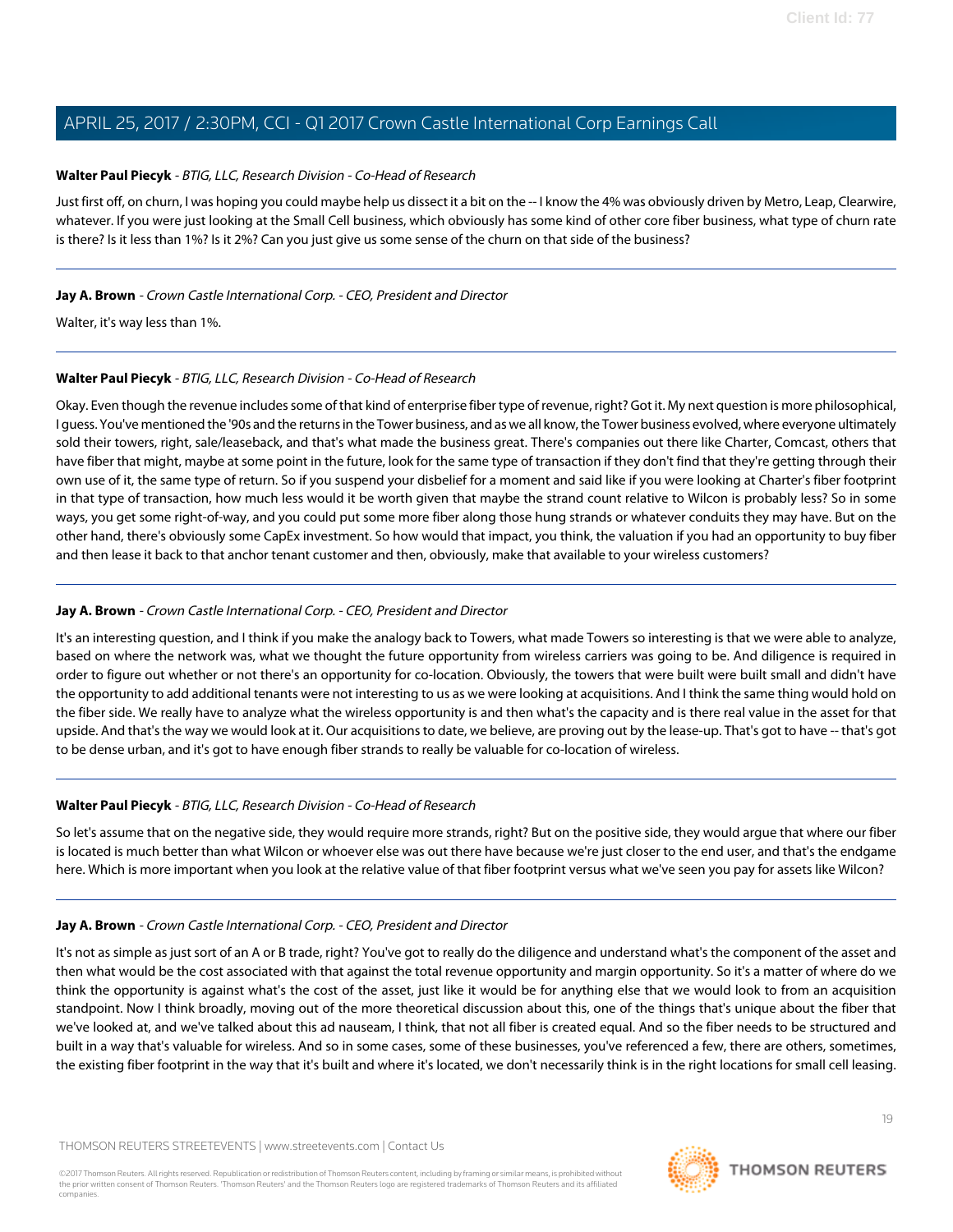So there's also a component to it of what's the use of the fiber and where is it located against the cost and, ultimately, the opportunity from the wireless side. But it's not a -- there's not an easy or simple answer to that question. It will require diligence and a thoughtful consideration of whatever the asset was.

#### **Walter Paul Piecyk** - BTIG, LLC, Research Division - Co-Head of Research

Understood. Let me just try one different version of that question. And sorry for the last question. But the cable guys or those that are kind of bulls on them, have suggested that the incremental cost to take an existing run, whether it's hung or within conduit, is just very cheap, like that -- look, newbuilds suck because you've got to dig ditches, and that's very expensive. But they're claiming that Charter's fiber is worth a ton because they have it already and that pulling more fiber across those lines is not going to cost a lot of money. Does that sound like an accurate statement to you?

#### **Jay A. Brown** - Crown Castle International Corp. - CEO, President and Director

As we look at the fiber footprint that we have, there are locations where we've come back and used the existing conduit to pull additional strands for fiber as we see co-locations and the need for that. So it really depends on the nature of the build. If there's existing conduit and space to pull additional strands through that conduit, yes, that's a relatively cheap proposition. If the conduit is full and it's literally the same as building it from scratch, then no, there's not as much leverage or opportunity from that.

#### **Operator**

<span id="page-19-0"></span>And our next question will come from Brandon Nispel with KeyBanc Capital Markets.

#### **Brandon Nispel**

I guess just on last week's announcement, one of your customers wants to build a lot of fiber on its own. How does that change your expectations maybe for leasing fiber in certain markets?

#### **Jay A. Brown** - Crown Castle International Corp. - CEO, President and Director

I think it's indicative of the fact that there's going to be a lot of small cells built in the market, so we certainly aren't anticipating or underwriting the idea that we're going to build them all ourselves. The carriers will likely continue to self-perform. Verizon indicated that in their announcement, and we'll see others doing it. But I think it's indicative of the fact that the opportunity that's in front of us in Small Cells is going to be really large and significant, and a component of that will be solved by others.

#### **Brandon Nispel**

And then I guess just as a follow-up, you talked about of a lot of activity in dense urban environment. Are you guys going to be active in small cell deployments that could be going towards more just outside of the dense urban and more for maybe fixed wireless solutions?

#### **Jay A. Brown** - Crown Castle International Corp. - CEO, President and Director

We do believe this solution's going to be used in the top markets outside of the densest urban areas of those markets. I think it was 2 calls ago, we laid out our Chicago example, where the original system we had built in Chicago was in the central business district and then had expanded over time. That's a similar thing that we've seen in almost all of the metro markets, where the initial builds may be in the central business district and then expanding from there throughout the cities. And once it's built, we see additional co-location in the initial portions that were built in the

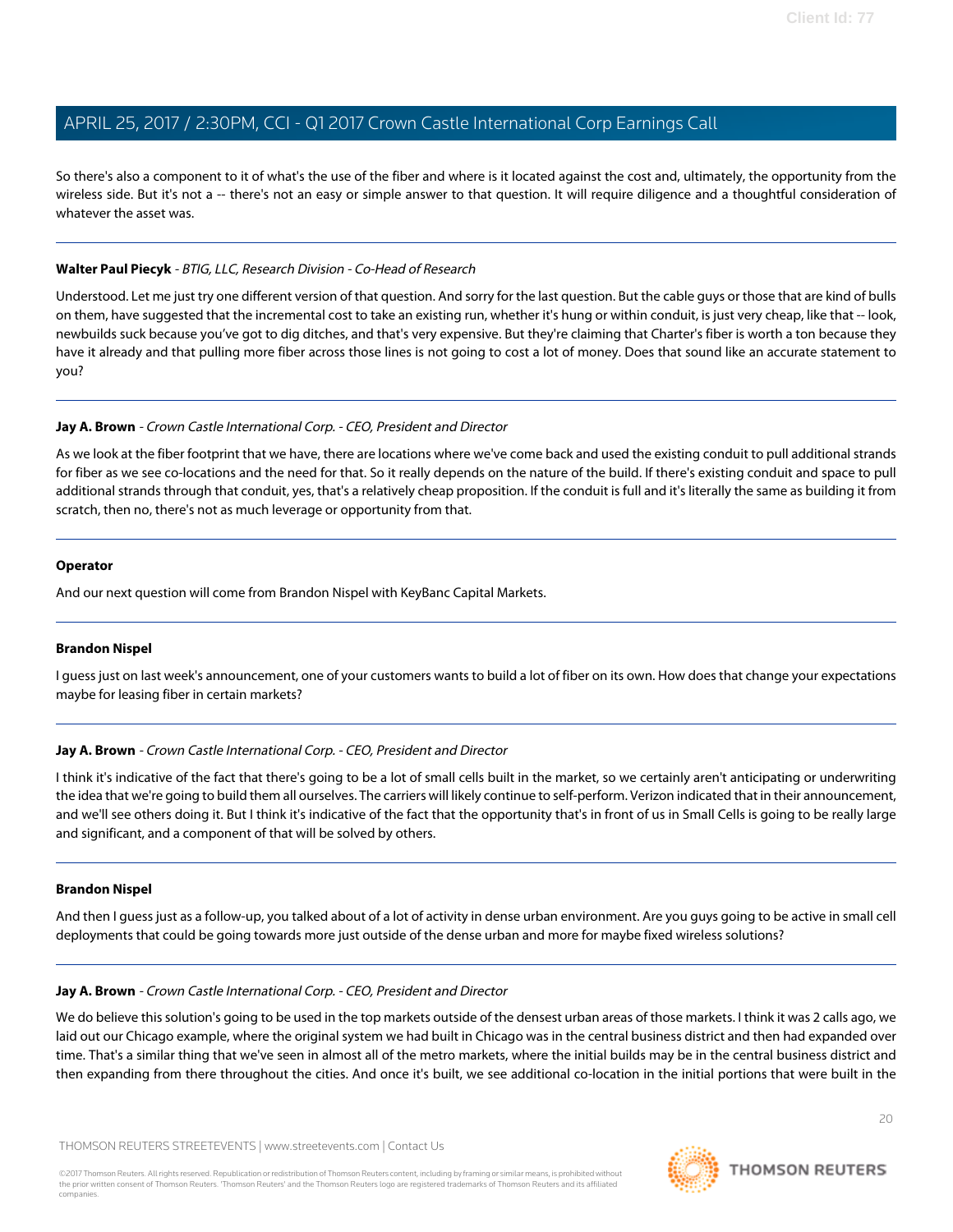central business district, and then as it expands out from there, then we see co-location opportunities as we build and increase the reach of the fiber network across the metro market.

#### **Daniel K. Schlanger** - Crown Castle International Corp. - CFO and SVP

And in addition to that, not only do we think it's going to move from dense urban areas to more suburban but also outside of the top 10 or 25 markets to all markets, so we're going to have geographic expansion in 2 ways. And we would anticipate participating in any of those that we think will generate good returns on the investments that we've made.

#### **Operator**

<span id="page-20-0"></span>And we will take our next question from Spencer Kurn with New Street Research.

#### **Spencer Kurn** - New Street Research LLP - Research Analyst

I just want to be clear. The \$1.2 billion and 10% yield on that for Small Cells, how does that factor -- or how do acquisitions factor into that yield? You mentioned Wilcon was sort of part of your build-versus-buy strategy. That was \$600 million. So I'm just trying to make sure I get the numbers right.

#### **Jay A. Brown** - Crown Castle International Corp. - CEO, President and Director

Sure. These co-locations and new leases that we're talking about from small cell nodes, they're leveraging, in some cases, existing fiber footprint. The \$1.2 billion would be the benefit of leveraging existing fiber as well as building additional fiber. When we talk about the roughly 70% that are new locations, those are locations where we're building additional fiber. And then 30%, in most of those cases, we would not be adding additional fiber. We would be utilizing either the acquisition that we had done, any number of acquisitions, or fiber that we had already built.

#### **Spencer Kurn** - New Street Research LLP - Research Analyst

Got it. And your leverage increased to 5.8x this quarter, and you've been around 5.5 for much of the last couple of years. Is this a sign that rating agencies are getting more comfortable with an investment-grade credit rating closer to 6x for you?

#### **Daniel K. Schlanger** - Crown Castle International Corp. - CFO and SVP

Well, I can't really speak to what the rating agencies are going to do or think necessarily. But what we've done is -- I do think that our business model and the security of the cash flows, the long-term recurring nature of the cash flows supports a significant amount of leverage on it. And we've seen that our debt costs have not been impacted by any of that movement you might talk about. I do think that our target is to be lower than where we are now, so our target's going to be in the, call it -- we want to get down to 5x range over time and that we will try to manage our balance sheet to maintain the investment-grade credit metrics that we talked about. I think that some of that has to do with financing FiberNet and not getting a full benefit from it. So it's not indicative of exactly where we'll be on a run rate basis. So we think we will be levered over time, but the business can withstand a fair amount of leverage and still be viewed as a very good credit.

#### **Spencer Kurn** - New Street Research LLP - Research Analyst

Got it. And do you believe you can finance the 25,000 incremental small nodes with existing free cash flow? And if you can't tap debt markets because you want to delever, is issuing equity a part of the consideration for you meeting that 25,000 target?

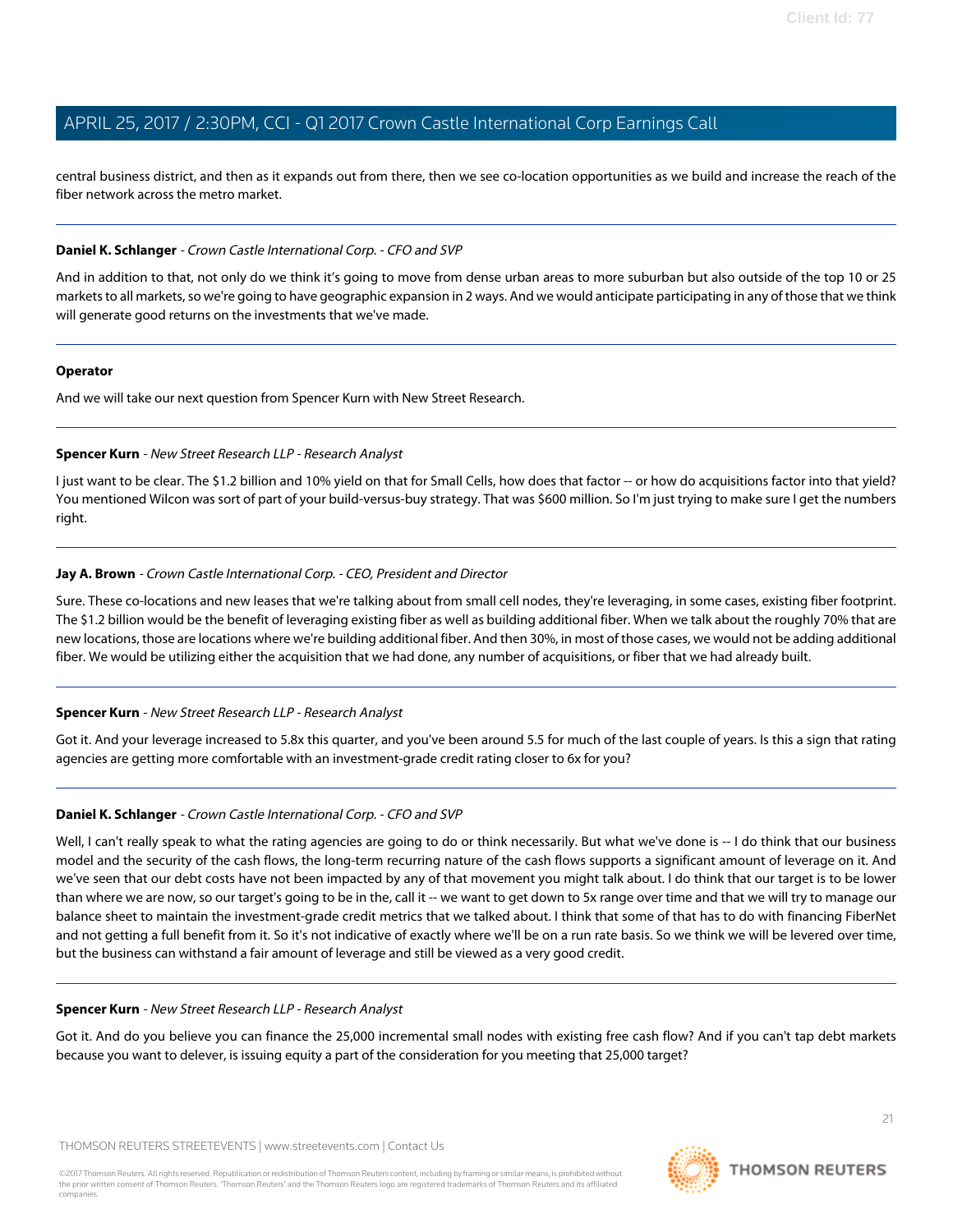#### **Daniel K. Schlanger** - Crown Castle International Corp. - CFO and SVP

Yes. We think we can finance a lot of that internally. But when we look at these investments, what we want to make sure of is that they are going to be investments that clear our overall cost of capital, inclusive of maintaining an adequate amount of equity and an adequate amount of debt to have an investment-grade rating profile. So whether we fund them internally through cash flow or we fund them through debt or however we want to do that, we do look at the returns and make sure that they would clear our all-in cost of capital. But to answer your question specifically, we think we can finance most of that with internally generated cash flow or incremental debt capacity we generate from incremental EBITDA.

#### **Operator**

<span id="page-21-0"></span>We will take our final question from Nick Del Deo with MoffettNathanson.

#### **Sydney Marks**

This is Sydney Marks calling in for Nick. He was having some technical difficulties before. Back to the 70% anchor builds and 30% co-location mix for the pipeline that you've discussed, can you talk about how this mix compares historically? And when you talk about co-location, does that mean on the system that currently has small cells? Or does adding a small cell to fiber acquired from, say, Sunesys count as well?

#### **Jay A. Brown** - Crown Castle International Corp. - CEO, President and Director

On your first question around the 70-30, initially, obviously, over the first couple of years, 100% of them would have been brand-new builds. And we've started to see an increase in co-location as those initial systems that we had built and acquired have started to mature, and the activity has increased over time, so the percentage of co-location has increased. But to some degree, the percentages will lie to you because the opportunity has gotten so big. As I've made the point a couple of times on the call, the 30% of co-locations in the neighborhood -- is in the neighborhood of the total activity of small cell nodes that we're putting on air during calendar year 2017. So if we were to -- said another way, if we were to just stop and say that all we were going to do was co-locate nodes on existing fiber, our activity level actually would not come down. The amount of activity we've got in the pipeline would suggest there's significant co-location opportunity. So we're expanding the overall size of the business and, at the same time, seeing a really significant increase in the amount of co-locations. On the second question around what will we consider a co-location, we think about the fiber as a tower. So when we can utilize existing fiber, we think of that as a co-location because we're using an existing asset. So there would be a mix of fiber that we constructed ourselves as well as fiber that we've acquired over time in order to calculate what is the 30% co-location rate.

#### **Sydney Marks**

Okay, great. And if you have time just for a quick follow-up. It looks like the expected CapEx per node on your pipeline seems to be about 50k per node. It's quite a bit lower than you've talked about in the past. How much of the delta is driven by the fiber assets that you've bought versus other factors that might be applied?

#### **Jay A. Brown** - Crown Castle International Corp. - CEO, President and Director

Appreciate you picking up on that. That's exactly the point. As co-locations occur, we can utilize the existing investment in the assets, and that - just like the tower model, once we have the asset in the ground and as additional tenants come along, the additional investment of CapEx comes down dramatically. And you can see that across the whole \$1.2 billion of investment that we're talking about and 25,000 nodes to come where we're utilizing assets that we've already paid for and expanding the return on those existing assets.